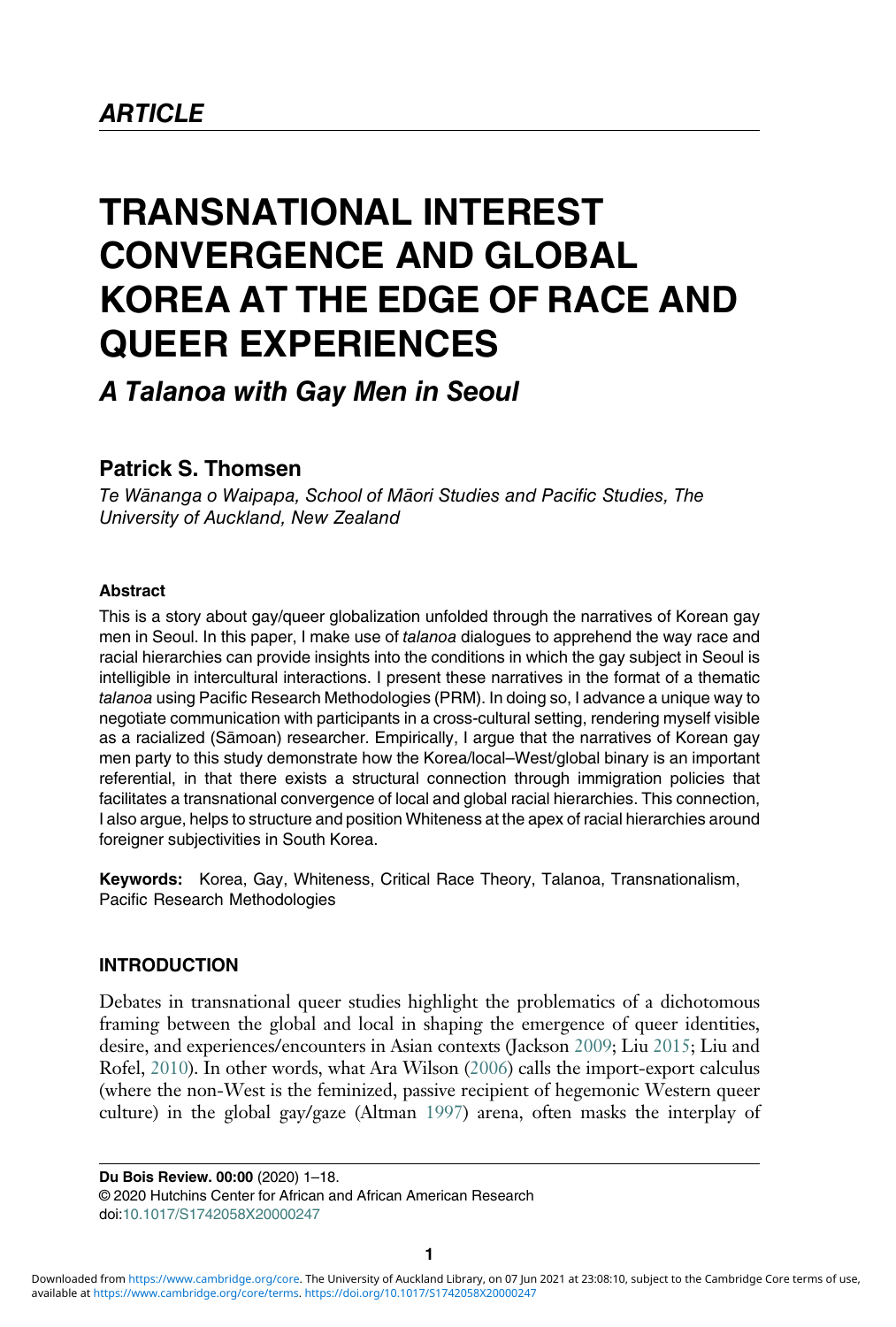complex factors that take place locally, temporally, and mutually in relation to global shifts and movements of ideas, peoples, and cultural productions (Jackson [2009\)](#page-15-0). Queer Asia complicates and destabilizes the Asia/West binary as there exist local forms of queerness that develop outside the gaze of the West (Cho [2020](#page-15-1); Henry [2020](#page-15-2); Jackson [2009;](#page-15-0) Liu [2015;](#page-16-0) Liu and Rofel, [2010](#page-16-1); Rofel [2007](#page-16-2), [2010\)](#page-16-3).

South Korea (hereafter known as Korea) is a country whose relatively recent ascension into the global community of developed nations has ushered in rapid social changes tied to a governmental push to create a more "global Korea." This pursuit of globalization has reshaped how individuals understand their role in the Korean nation, facilitating a type of neoliberal subjectivity among its post-democracy generations. Nancy Abelmann and colleagues [\(2013](#page-14-1)) term this *chaggi kwalli*<sup>[1](#page-14-2)</sup>, or self-reliance, which is deployed in pursuit of cosmopolitan social capital. Following the Asian Financial Crisis in 1997, John (Song Bae) Cho ([2020\)](#page-15-1) argues that in Korea, this facilitated the emergence of a complicated neoliberal gay subjectivity tied to intense structural reforms. I argue further that this has not only provided opportunities for individual agency to be lived out, which John D'Emilio ([1983\)](#page-15-3) postulates facilitates gay subjectivities within societies through capitalism, but also allows us to examine how this process in Korea is racialized.

My use of the Korea/local–West/global binary in this paper does not seek to reinforce it, rather, I adopt Katsuhiko Suganuma's [\(2012\)](#page-17-1) position, which purports that modes of queer being that are outside the West/Non-West binary often become intelligible precisely when they are othered. In other words, to highlight the specificities of the local, differences in power, experiences, parameters, and borders can be made visible when held in reference to the hegemonic global. As Suganuma [\(2012\)](#page-17-1) argues, "referencing the binary does not only serve to reinvigorate it but is also a critical tool to dismantle it in the context of queer globalization" (p. 189).

This paper is positioned at the edges of Korean studies, critical race theory, queer globalization, and Pacific studies. I adopt this multidisciplinary approach because as Tom Boellstorff ([2005\)](#page-14-3) notes, sexuality is always defined in terms of gender, nation, race, class, and other social categorizations, exposing sexuality to the conjecture of multiple cultural logics. As a Sāmoan researcher, I argue that my researcher identity is also made known in this space by my racialized positionality. Thus, my methodology carries a hybrid cultural logic in acknowledging how this has impacted the questions, direction, and outcome of this research. As such, the deployment and articulation of my Pacific Research Methodology (PRM) framework also allows for an interrogation of how the complex multiplicities of researcher identity directly affect the biases, limitations, types of data, and analyses that are possible in cross-cultural (Korean-Sāmoan) qualitative research.

Drawing on interest convergence theory (Bell [1980](#page-14-4); Delgado and Stefancic, [2017\)](#page-15-4), this paper stories how participants' racialized encounters with foreign gay men is connected structurally to the way South Korea's immigration system is racialized. I argue that this system has been designed to fulfill, in differentiated ways, the aggressive pursuit of the Segyhewha or Global Korea paradigm. As such, this paper presents a unique entry point into the conversation around howWhiteness as a structuring hierarchy is produced locally in Korea but can also move across oceans as an accompaniment to transnational mobilities driven by Korea's globalization aspirations. I purport that these complexities can be apprehended through the narratives of gay Korean men in this study.

#### LITERATURE REVIEW

In Japan and Thailand, a body of literature is emerging at the intersections of racialized desires, queerness, and notions of inter-Asia queer mobilities (Baudinette [2016](#page-14-5); Kang

2 DU BOIS REVIEW: SOCIAL SCIENCE RESEARCH ON RACE 00:00, 2020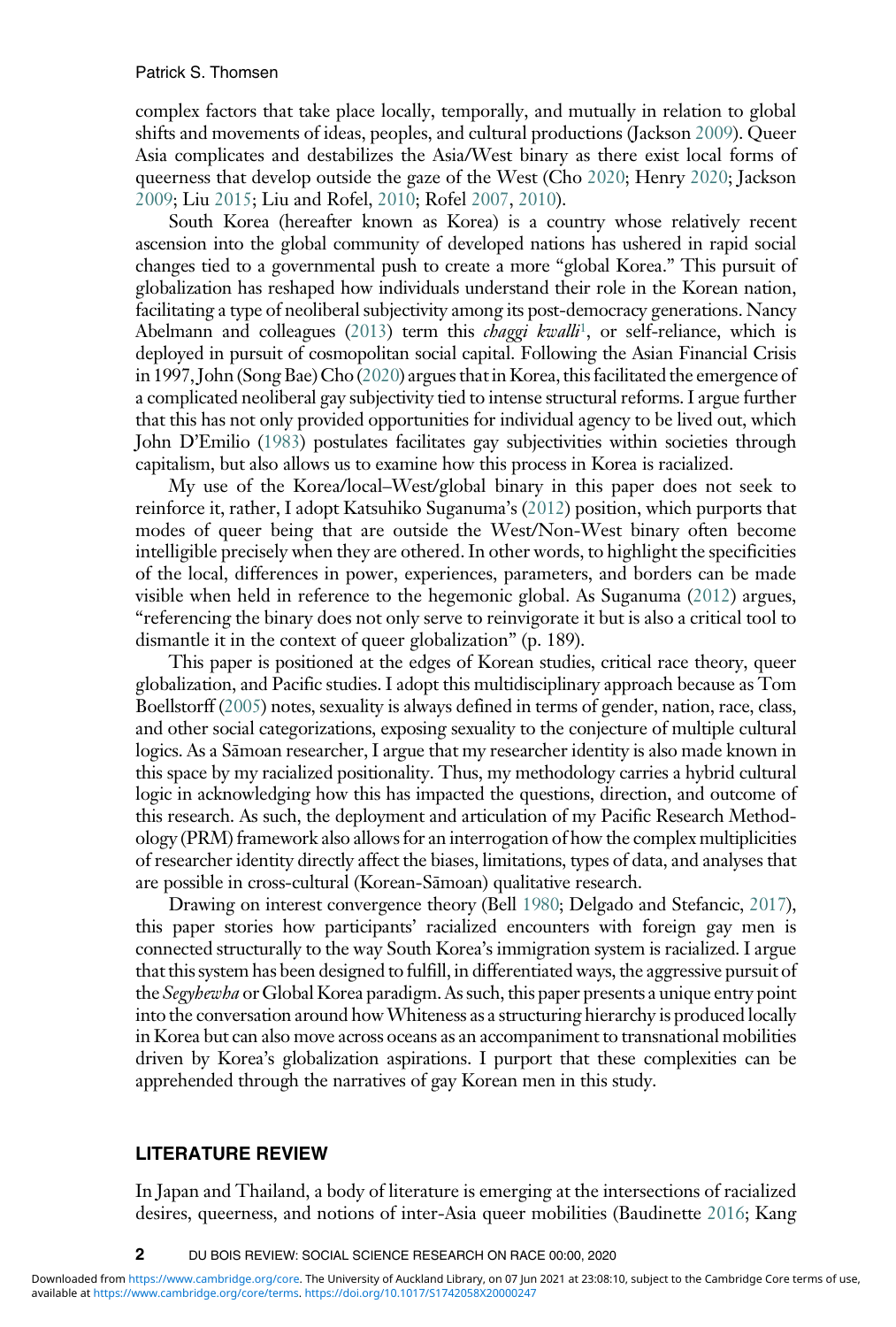[2017](#page-15-5); Mackintosh [2010](#page-16-4)). Korean scholarship in queer studies, in contrast, has focused on mapping queer identities, (in)visibility, and the multiple ways they are imbricated/ excluded within South Korean social, religious, state, and family institutions (for example: Bong [2008;](#page-14-6) Cho and Sohn, [2016](#page-14-7); Henry [2020](#page-15-2); Kim and Hong, [2007](#page-16-5); Kim and Hahn, [2006](#page-16-6); Lim and Johnson, [2001;](#page-16-7) Seo [2001](#page-16-8); Thomsen [2018;](#page-17-2) Um et al., [2016\)](#page-17-3). Therefore, I find it a necessary exercise to briefly review relevant literature on race/ racialization in Korea and relevant queer scholarship on Korea and draw insights from existing scholarship in Asia that locates itself at the intersections of race and queerness.

According to Choong Soon Kim [\(2011\)](#page-16-9) many Koreans are deeply affected by the ethnonationalist view of Korean nationalism that advances the notion of Koreans as a nation of "pure-bloods" (sunhyol) descended from a common ancestor. Hyung Il Pai ([2000](#page-16-10)) explains how many Koreans who were raised in the Park Chunghee era (1961– 1979) were indoctrinated with the idea of a single national historiography (*minjok sahak*), that stresses the origins of the Korean national identity in a single unique and pure race (tanil minjok). This imagined national identity, or ethnonationalist construct, is an invented narrative created specifically to 'other' foreigners which first emerged prominently during the Middle Age Goryeo (918–1392) period as a response to threats from Chinese and non-Chinese forces (Goulde [1999\)](#page-15-6). The resilience of this ethnonationalist construct in Korea is underscored by many local studies on race/racialization and multiculturalism that elucidate the perpetuation of this racial purity myth into contemporary times (Bae et al., [2019;](#page-14-8) K. Han [2007;](#page-15-7) Hundt et al., [2019](#page-15-8); Joo [2015;](#page-15-9) Kang [2010\)](#page-15-10).

Since the 1990s, Korea has seen a significant increase in the number of foreign workers and migrants; first as labor migrants and international brides in mostly rural areas, and later through a growing influx of English teachers and business professionals (Park [2014\)](#page-16-11). Iain Watson [\(2012\)](#page-17-4) argues that the subsequent emergence of the discourse on multiculturalism in South Korea is driven by the Segyhewa (global Korea) policy that is tied to transnational forms of neoliberalism. Ji Hyun Ahn ([2013\)](#page-14-9) suggests further that this discourse of multiculturalism now passes through the lens of race. Dong-hoon Seol ([2012](#page-16-12)) indicates that this produces a hierarchy among foreign migrant workers, where professional workers and foreign investors (mostly from wealthy Western nations) enjoy the highest status, while less-skilled workers take the lowest position on the employment ladder. Critical race theorists would recognize this as differential racialization—a process in which dominant groups in society constitute racial categories for different purposes in response to shifting needs, most noticeably in the labor market (Delgado and Stefancic, [2017](#page-15-4)). This suggests that there is a link between Korea's ethnonationalist construct of the foreigner, the forces of global capitalism, and the racialization of South Korea's foreign population.

Incho Lee ([2011\)](#page-16-13) develops this point further by positing that Koreans understand globalization as part of a ferocious competition among countries, where Korea should gain global leadership and economic power to survive. As such, many Koreans are eager to position themselves closer to role models that have attained economic and political power. Lee also notes that for many Koreans, Whites symbolize economic advancement and have become a global representation of power. English, as part of this 'global' Korea, is now a modicum of social capital (Abelmann et al., [2013;](#page-14-1) Park [2011](#page-16-14)). As such, the ability to demonstrate high English proficiency carries social currency and allows for one to demonstrate cosmopolitan credentials and achieve upward mobility in the job market (Park [2011\)](#page-16-14). In response, the Korean government set up a special visa category (E2) for education professionals targeting native speakers of English as teachers to meet the explosive demands for what Jin-Kyu Park ([2009](#page-16-15)) calls Korea's obsessive English fever. Benjamin K. Wagner and Matthew Van Volkenburg ([2011\)](#page-17-5) suggest that due to the specific targeting of wealthy Western nations, these English teachers tend to be White.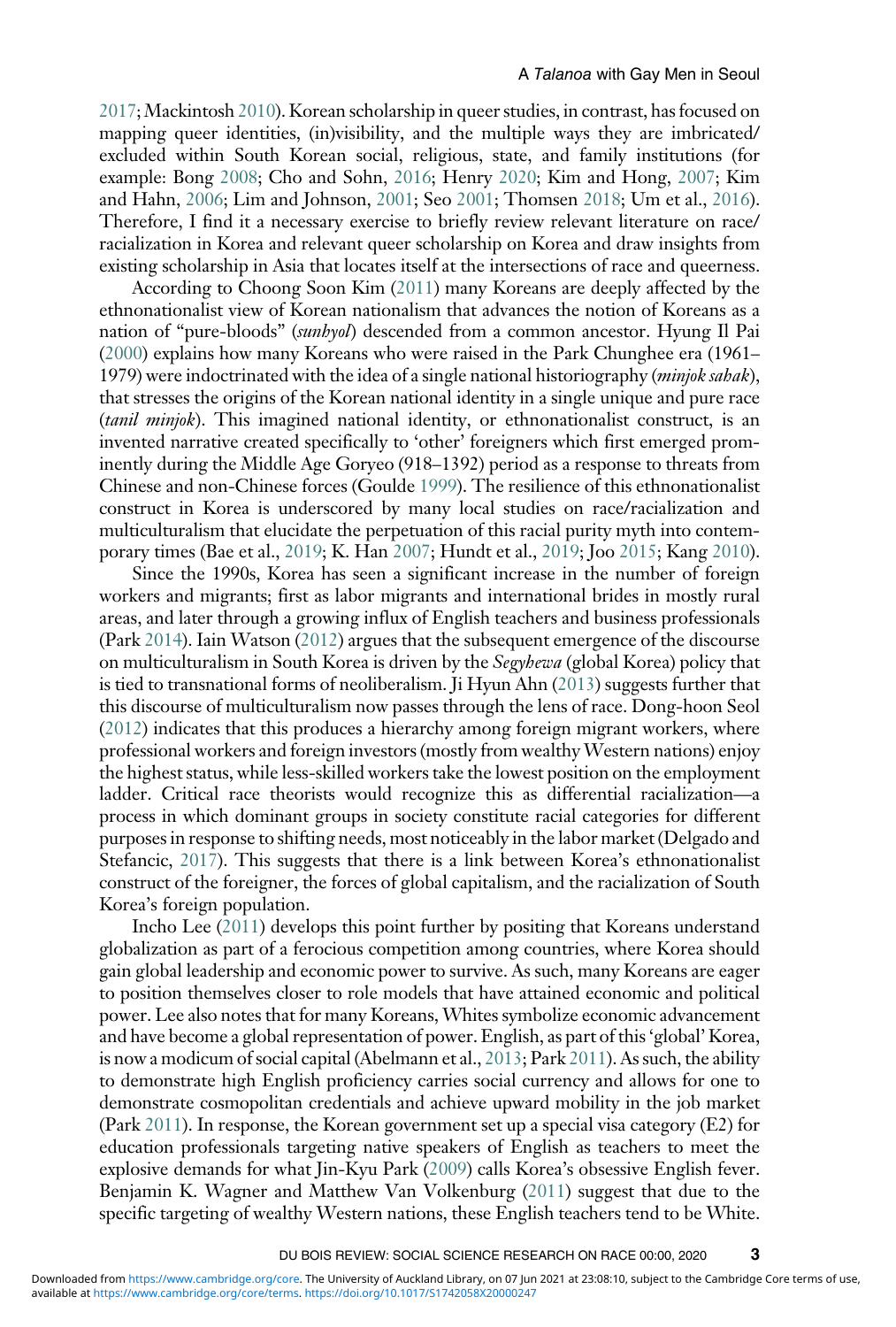Thus, this tiered immigration system ties Korea directly to the West as it aims to fulfill a specific neoliberal-driven demand for English education. In contrast, migrants from less affluent Southeast, Central, and South Asian countries are given access to different employment visas that limit the types of work they can legally engage in. They are deployed to manufacturing and lower paid jobs, fulfilling what are called the three Ds: difficult, dirty, and dangerous work that many Koreans are unwilling to do (Kim [2014\)](#page-15-11).

Queer Korea [\(2020\)](#page-15-2), a collection of essays from Korean queer studies scholars edited by Todd Henry, is one of the most recent publications in the field that "problematizes how practices of non-normative sexuality and gender variance have been consistently ignored or thought away in Korea" (p. 8). This volume attends to "pervasive forms of 'queer blindness' that surround the peninsula and its inhabitants" (Henry [2020](#page-15-2), p. 8). This critique speaks to consistent criticism by scholars in Korean queer studies that the queer subject has been discursively erased from Korean national historiographies (Henry [2018,](#page-15-12) [2020;](#page-15-2) Seo [2001](#page-16-8); Thomsen [2018\)](#page-17-2). Dongjin Seo [\(2001\)](#page-16-8) attributes this to the process of "orientalizing from within," arguing this erasure serves specific biopolitical purposes to ensure the reproduction of the heteronormative Korean nation. Henry ([2020](#page-15-2)) calls these "survivalist epistemologies" and that both "nationalist and postnationalist narratives have overlooked critical light that non-normative sexuality and gender variance can shed on the operation of successive and intersecting structures of power, including colonialism, nationalism, capitalism, and neoliberalism" (p. 8). Although this does crucial work to recuperate the queer subject in relation to structures of power, the role of race and racialization in the lived realities of Korean queer lives is still an analytic that remains relatively underexplored.

Woori Han [\(2018](#page-15-13)) focuses on the Seoul Queer Culture Festival as a site of "queer developmental citizenship." Han argues that LGBTQ Koreans seek to oppose the heteronormative narrative of Korean citizenship that singles out queer Koreans for ruining national development by relying on foreign embassies' support in opposing an aggressive local anti-gay movement. This practice, which involves claiming pride in one's LGBTQ identity, aligns itself with Euro-American forms of queer citizenship. Han also purports that this has made LGBTQ Koreans less likely to be critical of liberal politics and development hierarchies between Korea and the West. This important contribution speaks once again to the role of the West/Non-West binary or the local/global discussion on how we make known local differences in interrogating queer globalization.

In Japan and Thailand, scholarship that examines the way race intersects and impacts queer desires advocates for a shift away from a direct West/Non-West analytic toward inter-Asian productions of queer desire, necessitating more complicated readings of Whiteness (Jackson [2009](#page-15-0); Kang [2017](#page-15-5)). A key insight from Thailand is how local processes around nationhood, citizenship, and a hyper-sexualized Western reading of Thai national identity, shift cross-cultural desirability away from the idealized White gay, toward White East Asians. Dredge Kang [\(2017\)](#page-15-5) explains that "partnerships with Caucasians can mark Thais as low status (i.e., they are publicly interpellated as paid companions), while East Asian partners are associated with racial similarity, high economic status, and new forms of Asian modernity" (p. 183). They also argue that desiringWhiteness is not the same thing as desiring Caucasians. Lisa Rofel ([2007\)](#page-16-2) details a further complexity through Chinese gay men in mainland China who avoid dating Westerners to demonstrate a commitment to their nation. In the Korean studies literature, a similar shift is seen through the work of Ji Hyun Ahn [\(2015\)](#page-14-10) who uses the example of biracial Korean American celebrities as representative of Korean cosmopolitan desire attached to Whiteness. I argue further that this also allows these desires to remain pinned to the Korean nation. All these examples demonstrate the unstable nature of racial categories, but still elucidate Whiteness as a center of racial power.

4 DU BOIS REVIEW: SOCIAL SCIENCE RESEARCH ON RACE 00:00, 2020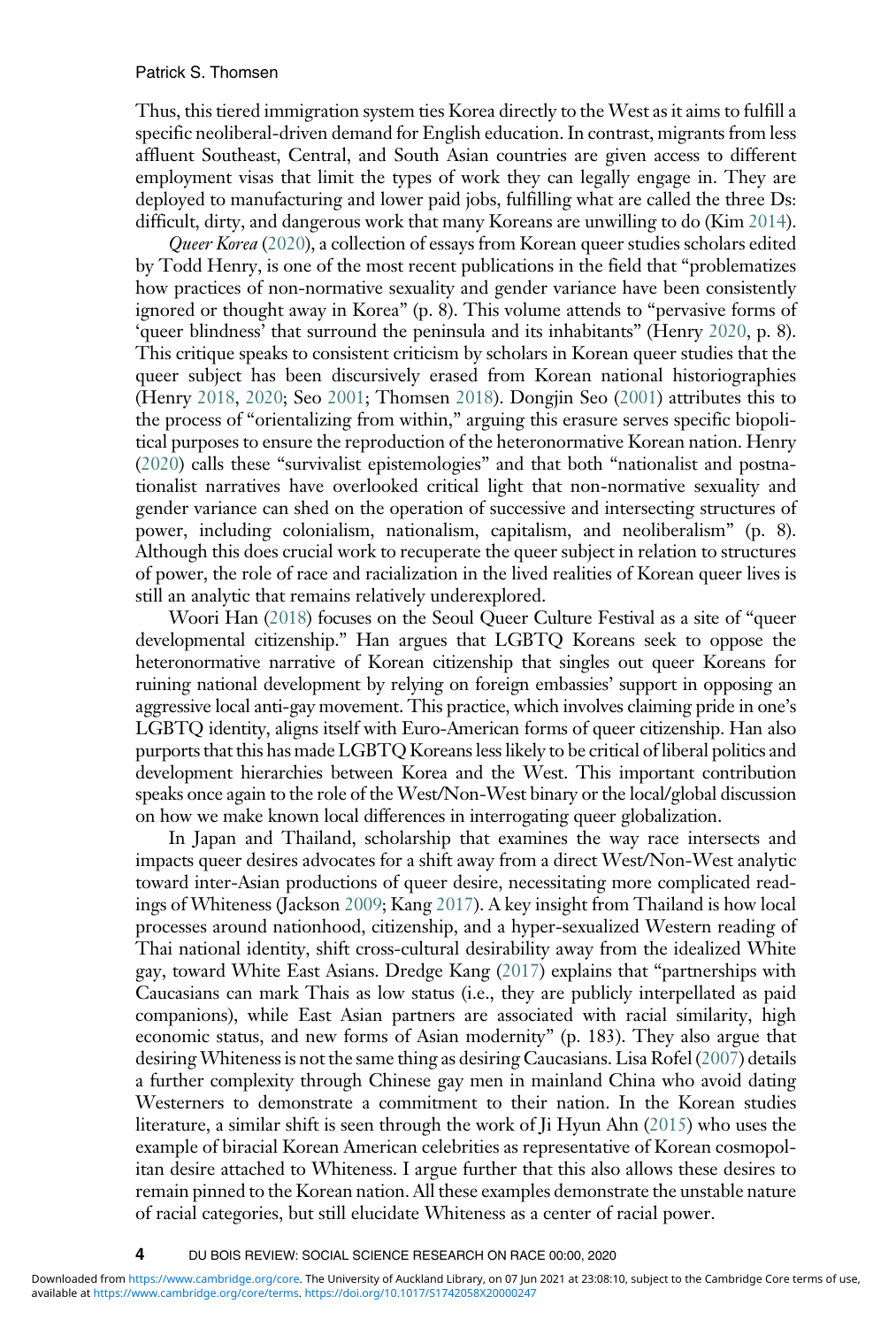Thomas Baudinette [\(2016](#page-14-5)) tracks the receptive end of this recalibration of queer inter-Asian racialized desire in Japan. Baudinette uses Joane Nagel's ([2003\)](#page-16-16) concept of the ethnosexual frontier to illustrate how gay men from other parts of Asia who pursue relationships and encounters with Japanese men are marginalized from intercultural queer contact spaces in Tokyo. Baudinette explains how many queer bars function as ethnosexual frontiers in Tokyo and are structured around the interactions between Japanese/White gay men. As a result, Asian men from China and Korea become "ethnosexual invaders" and are locked out of these spaces. All of these critiques, I believe, highlight a central theoretic offered by critical race theory in that although the socially constructed nature of race, ethnicity, and nationhood intersects with sexuality creating diffuse positionalities and subjectivities, it still marks out Whiteness as a symbol of power (Delgado and Stefancic, [2017\)](#page-15-4).

Considering the under-examined nature of race as mediator in the production of queer desire in a Korean context, and in light of the racial hierarchies that exist in the way Korea racializes its foreigner population for neoliberal purposes, I deploy Suganuma's ([2012](#page-17-1)) position of using the Korea/local–Western/global binary to make known some of the multiplicities of queer experiences in contemporary Seoul. These experiences I apprehended behind the veil of the binary, as a researcher with clear ancestry and racial coding connected to the global south whilst interpellated as a foreign researcher attached to an American university with New Zealand citizenship. My complex rendering in the field is what led me to deploy the specific research strategy I detail in the next section.

#### METHODOLOGY AND POSITIONALITY

As an Indigenous Pacific researcher I am well-rehearsed in the hazards of unreflexive cross-cultural inquiries, coming from communities whose experiences with Euro-American researchers has led to even the word research being considered a "dirty" term (Smith [2012](#page-16-17); Naepi [2019\)](#page-16-18). The inherent danger with cross-cultural research is essentialism and misinterpreting a social praxis or phenomenon based on one's unacknowledged biases and limited knowledge of the cultural context (Choi [2006](#page-15-14)). To begin to ameliorate this, one's methodologies and positionalities must be made visible as the researcher and appropriately contextualized not only for understanding the rigor of analyses (Bryman [2016\)](#page-14-11), but to minimize potential discursive and material harm on participants and communities one is working with (Smith [2012](#page-16-17)). I do believe that for many non-Western peoples living in the imagined postcolonial moment, even the act of theorizing is loaded with the potentiality of violence.

Therefore, this study should not be viewed as a conventional ethnographic inquiry, as the goals of PRM diverge from cultural anthropology in important ways (as further described below). George E. Marcus and Michael M. J. Fischer ([2014](#page-16-19)) argue that cultural anthropology attends to two critical functions. First, to salvage distinct cultural forms of life to challenge the idea of homogenization spread through globalization; second, to provide a lens of reflexive cultural critique for the West, or in their case, the United States. The second attendant goal is problematically conceived from a PRM perspective, as it does not adequately deal with the inherently extractive nature of this framing. For a reflexive critique of the West, the referential (non-West) must still be re-presented. This re-presentation is often still undertaken by the Western researcher or researchers trained and socialized into Western disciplines and methods that does not alleviate the risk of, and potential harm inflicted by, mis-re-presentation (Choi [2006;](#page-15-14) Hau'ofa [1994;](#page-15-15) Smith [2012](#page-16-17); Teaiwa [1994\)](#page-17-6). Thus, PRM focuses on participatory methods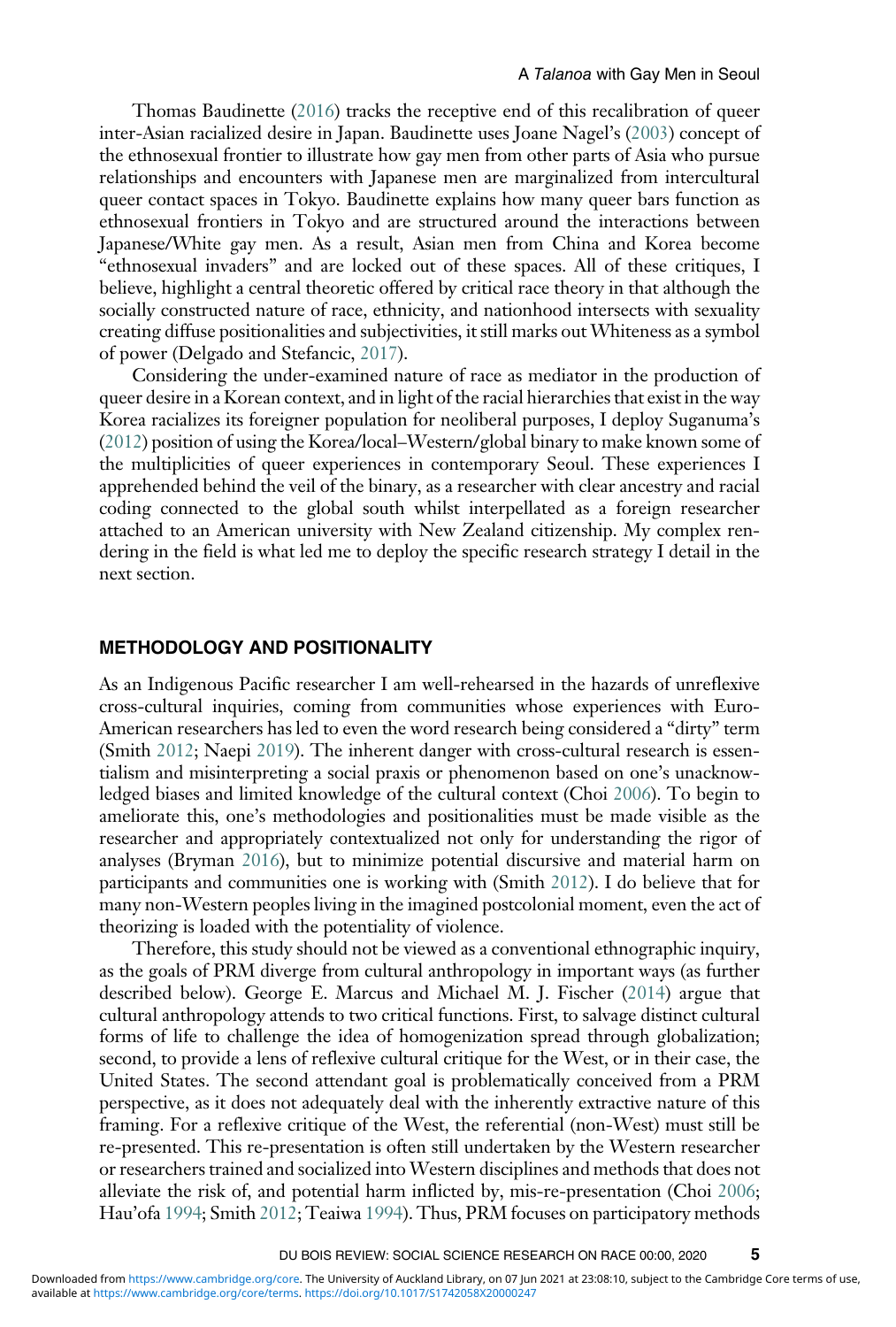that include participants as important co-constructors of knowledge to overcome the danger of disempowering, not just misrepresenting, participants' worlds (Naepi [2019\)](#page-16-18).

I argue that PRM promotes relational understanding between researcher and participant, and in a case like Korea, also means research interactions between researcher and participants take place beyond Western eyes (Thomsen [2019](#page-17-7)). These interactions are situated epistemologically and paradigmatically on the edges of crosscultural encounters (Teaiwa [2001\)](#page-17-8). I argue that the generative qualities of these edges open innovative modes of thinking about how experiences of racialization can be apprehended in a queer setting. Further, I suggest that critiques of cultural relativism can be overcome through the collaborative, sensitive, and empowering way in which PRM generates intellectual insights and social commentary. This positions participants as co-constructors of knowledge, not just informants used to excavate social truths.

Talanoa dialogue is a method of qualitative interview inquiry that is rooted in Pacific oratory tradition as a type of inclusive, participatory, and transparent dialogue. Timote Vaioleti [\(2006\)](#page-17-9) defines it as a conversation, a talk, an exchange of ideas or thinking, whether formal or informal. Talanoa overcomes methods that disempower informants by legitimizing researchers' exchanging personal stories that explicitly express feelings with participants. It allows people to engage in social conversation, which may lead to critical discussions or knowledge creation that generates rich, contextual, and interrelated information to surface as co-constructed (Vaioleti [2006](#page-17-9)). Trisia Farrelly and Unaisi Nabobo-Baba ([2014](#page-15-16)) state that empathy is central in *talanoa*, in that a researcher recognizes and makes central the worldview of the participants, especially when research is carried out with non-Pacific peoples (Vaioleti [2013](#page-17-10)). Talanoa also encompasses a practical method and theoretical concepts (respect, compassion, and relationality) used to enact the method and analysis of the information as it is deeply interconnected with concepts of cultural engagement (Fa'avae et al., [2016](#page-15-17)).

In addition to *talanoa* dialogue, the Samoan concept of the  $v\bar{a}$  also mediated this research praxis. The concept of the  $v\bar{a}$  deals with holistic forms of identity formation predicated on co-belonging and relationship building (Refiti [2008](#page-16-20)). Epistemologically, the vā is encoded with respect, service, and hospitality (Lilomaiava-Doktor [2009\)](#page-16-21). Albert Wendt [\(1999\)](#page-17-11) explains that the  $v\bar{a}$  is the space in-between, the between-ness, not empty space, not space that separates but space that relates, that holds separate entities together. Sāmoa's traditions and protocols explain that the nature of a Sāmoan being is relational. There is myself and yourself, through myself, you are given primacy in light of our collective identity (Tamasese et al., [2005](#page-17-12)). Therefore, in social research, the  $v\bar{a}$ precipitates an understanding that the knowledge being generated is co-constructed in a shared space held by both the researcher and participant, not just observationally excavated (Thomsen [2019](#page-17-7)). Unlike conventional ethnography, PRM acknowledges relationality between multiple parts of a researchers' positionalities and that of participants as a site of knowledge generation (Naepi [2019](#page-16-18)).

I argue that this insight from PRM shares meaningful connection to a Korean worldview or view of self that is heavily impacted by relationality (which can also be framed as a type of collectivism) (Choi and Kim, [2003](#page-15-18); Ho [2018](#page-15-19)). The Korean language demonstrates this symmetry, where the lexico-grammatical structure of Korean is formally dependent upon social and interpersonal factors such as symmetrical/asymmetrical relationships, kinship, gender, age, profession/vocation/trade, as well as socioeconomic status (Kim and Strauss,  $2018$ ). This shares strong parallels with the Samoan language where interpersonal factors such as age, rank, status, familial position, gender, etc. determine the appropriate linguistic system to be used in relation to others (Taumoefolau [2013](#page-17-13)). Both systems are predicated on an innate understanding of culturally embedded contexts of respect, space, and relationality. In reflecting on my

6 DU BOIS REVIEW: SOCIAL SCIENCE RESEARCH ON RACE 00:00, 2020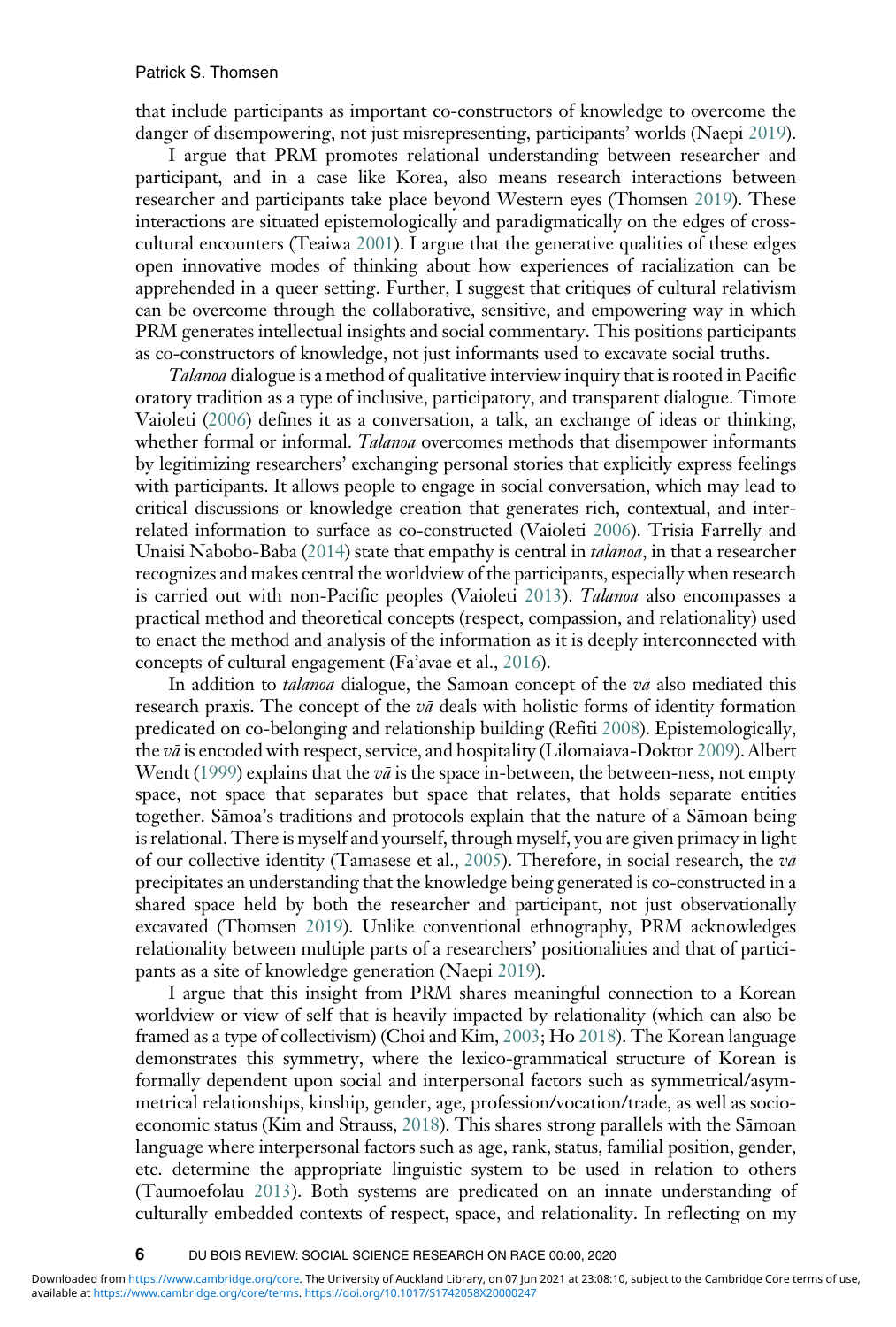own positionality as a researcher, it was impossible for me not to be foregrounded by the  $v\bar{a}$ . When interviewing participants, I took the active position that considered informants not as mere data points, but relational subjects in which I, the researcher self, was also constituted.

In a queer studies context this is a valuable insight. David Eng, Judith Halberstam, and José Esteban Muñoz ([2005](#page-15-20)) define "perverse modernity, body and knowledge as those that exist outside the boundaries of sanctioned time and space, legal status, citizensubjecthood, and liberal humanism" (p. 13). Indeed, their critique is that there is no fixed embodied queer subjectivity, in that inner subjecthood can only be rendered visible by examining surfaces and external conditions that make certain subjectivities viable (Suganuma [2012\)](#page-17-1). In this research context, queer experiences in Korea are made intelligible through the medium of race and an exploration of the racialized texture of the Korea/local–Western/global binary. As a queer Sāmoan researcher, I am legible in this space not just through my queerness, but also through my racialized positionality. Not only does that shift what informants may wish to make known in our interactions, it also limits the realms of theorizing available to this research. 'Contact moments' between myself as researcher and participants were the site of knowledge generation, therefore this research can only seek to understand insights that surface because of my positionality as the racialized researcher.

#### RESEARCH PROCEDURE

Data for this article were drawn from a wider study that looked at the ways Korean gay men in the U.S. and Korea negotiated sexual (in)visibility, however, this paper constructs its sample from participants based in Seoul only. Participants were recruited mostly through snowball sampling. They were invited to participate in open dialogues, where we talked about a range of topics that related to gay life in Seoul. I formally interviewed a total of twenty men across twelve months of fieldwork during 2017 and 2018 (see [Table 1](#page-7-0) for demographic information). The sample is of predominantly young to middle age self-identified gay men in their twenties to late thirties. They are well-educated and most had moved to Seoul later in life. To protect their confidentiality, all have been assigned aliases and more specific demographic information is withheld. Nonetheless, all interpretations offered in this paper must be read with these demographic caveats in mind and any shortcomings in the range of the sample, I believe, can be used to facilitate further research in this space.

Recruitment procedures for the study meant rapport was built first, in that no talanoa took place with participants until we achieved a degree of familiarity. Building meaningful relationships with participants is a key feature of PRM (Naepi [2019\)](#page-16-18). This often meant meeting each other before the actual interviews took place to get to know each other as people. The purpose of these meetings was to build not just rapport, but to establish participants' confidence and an acknowledgement of their mana (spiritual power, strength, authority) as co-constructor of knowledge. Talanoa dialogue can only be effective when inherent power-imbalances are accounted for to allow for free dialogue to take place uninhibited by social hierarchies (Fa'avae et al., [2016](#page-15-17)). These talanoa were recorded digitally with participant permission and transcribed manually. Transcripts from the fieldwork were coded openly using Nvivo software, then went through a process of axial coding to identify and synthesize themes (Strauss [1987\)](#page-16-23). Following this, the themes were contextually placed against existing literature that looks at race/racialization and foreigners in South Korea as well as literature on queer Asia and my interpretations as researcher. What follows is what I term a thematic talanoa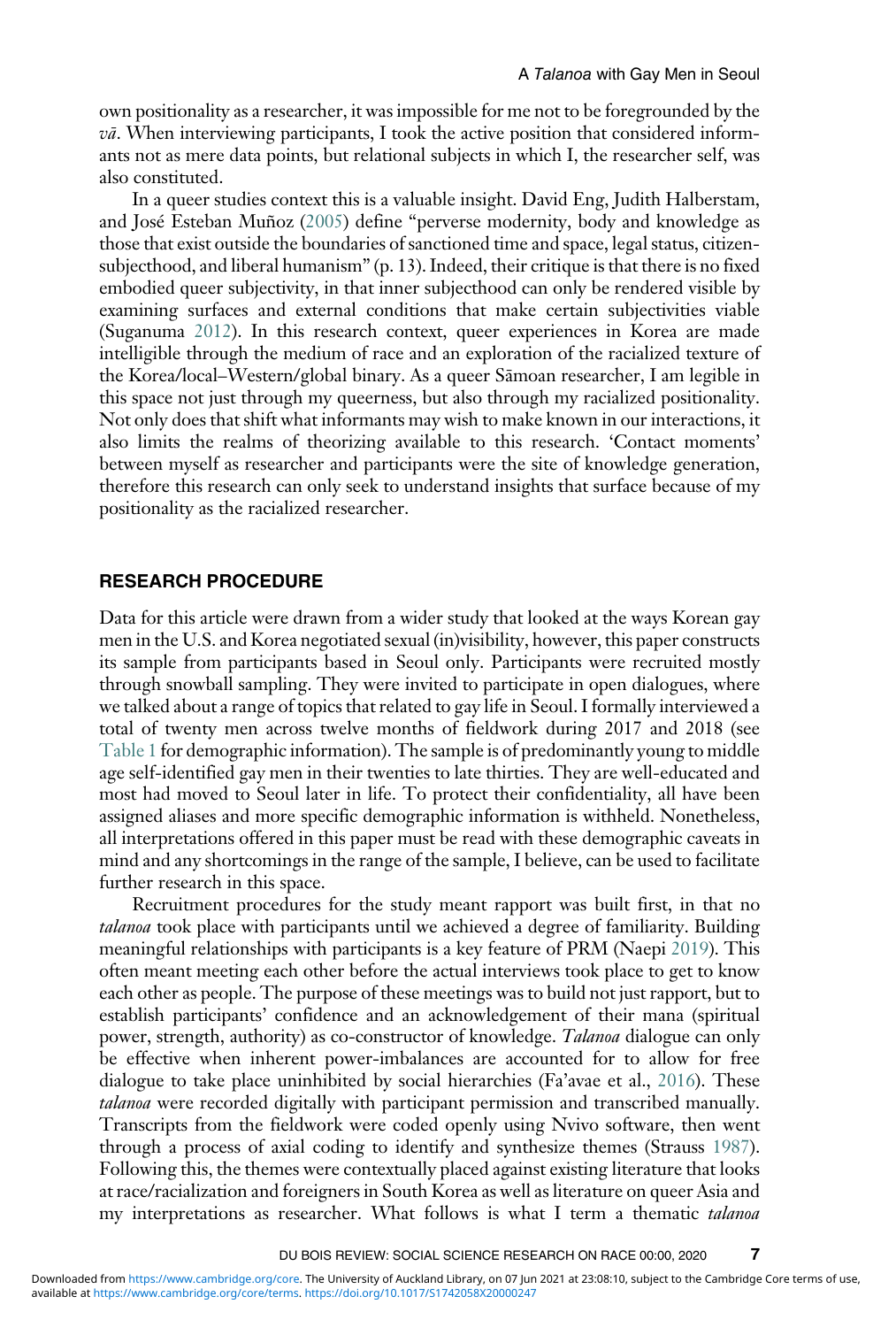#### Patrick S. Thomsen

<span id="page-7-0"></span>

| Name (alias) | Age Band* | Birthplace/Residence               | Education             |
|--------------|-----------|------------------------------------|-----------------------|
| Aaron        | $30 - 34$ | Outside Seoul/Seoul                | Bachelors             |
| Anton        | 25-29     | Seoul/Seoul                        | <b>Masters</b>        |
| <b>Bob</b>   | 40-44     | Outside Seoul/Seoul                | Bachelors             |
| Chad         | 25-29     | Outside Seoul/Seoul                | Bachelors             |
| Dennis       | 35-39     | Outside Seoul/Seoul                | <b>Masters</b>        |
| Ethan        | $30 - 34$ | Outside Seoul/Seoul                | High School           |
| Gene         | $30 - 34$ | Outside Seoul/Seoul                | Bachelors             |
| Hank         | 25-29     | Seoul/Seoul                        | Bachelors             |
| Henry        | $30 - 34$ | Outside Seoul/Seoul                | <b>Masters</b>        |
| <b>I</b> an  | $25 - 29$ | Outside Seoul**/Seoul              | Bachelors             |
| Jeremy       | $30 - 34$ | Outside Seoul/Seoul                | Bachelors             |
| John         | $25 - 29$ | Outside Seoul/Seoul                | <b>Bachelors</b>      |
| Jonathan     | $20 - 24$ | Seoul/Seoul                        | Undergraduate Student |
| Martin       | 35-39     | Outside Seoul/Seoul                | <b>Masters</b>        |
| Paul         | $25 - 29$ | Seoul/Seoul                        | Bachelors             |
| Sam          | $20 - 24$ | Seoul/Seoul                        | <b>Bachelors</b>      |
| Seunghwa     | 25-29     | Outside Seoul/Seoul                | Bachelors             |
| Silas        | $20 - 24$ | Outside Seoul <sup>**</sup> /Seoul | Undergraduate Student |
| Soonchang    | 25-29     | Seoul/Seoul                        | <b>Masters</b>        |
| Vincent      | $20 - 24$ | Seoul/Seoul                        | <b>Bachelors</b>      |
|              |           |                                    |                       |

Table 1. Participant Profiles

 $*_{**}$ An age band is used for confidentiality.

refers to participants born outside Korea.

(Thomsen [2019,](#page-17-7) Thomsen et al., in press) that allows the voices of participants to be centered in the pages, whilst analyses and theory is built around them. I argue that this approach was appropriate in that my open sharing of my own culture, worldview, experiences, and stories of living abroad in Korea for nearly a decade, in the U.S., and in my home countries is what led participants to feel comfort in sharing deeply and directly. But more importantly, this research approach developed trust and confidence in participants of my legitimacy as a researcher in a Korean space.

Researcher: When we talk about family life in Korea, I guess I feel like I can relate a bit more than another Westerner in the sense I was raised Sāmoan, and Sāmoan is my first language. For us, our family and their well-being is part of our identity, and filial piety, although we don't call it that, is a central part of how we interact with our parents and other people older than us.

Informants responded positively to this aspect of my positionality as demonstrated by this response from one of the informants post-talanoa:

Participant: I felt really comfortable with your interview style, I was interviewed by a woman last week about the drag culture in Korea, and it was really uncomfortable, she didn't really know what questions to ask most of the time that were important, [this] interview was so much easier, we spoke for an hour and it flowed freely.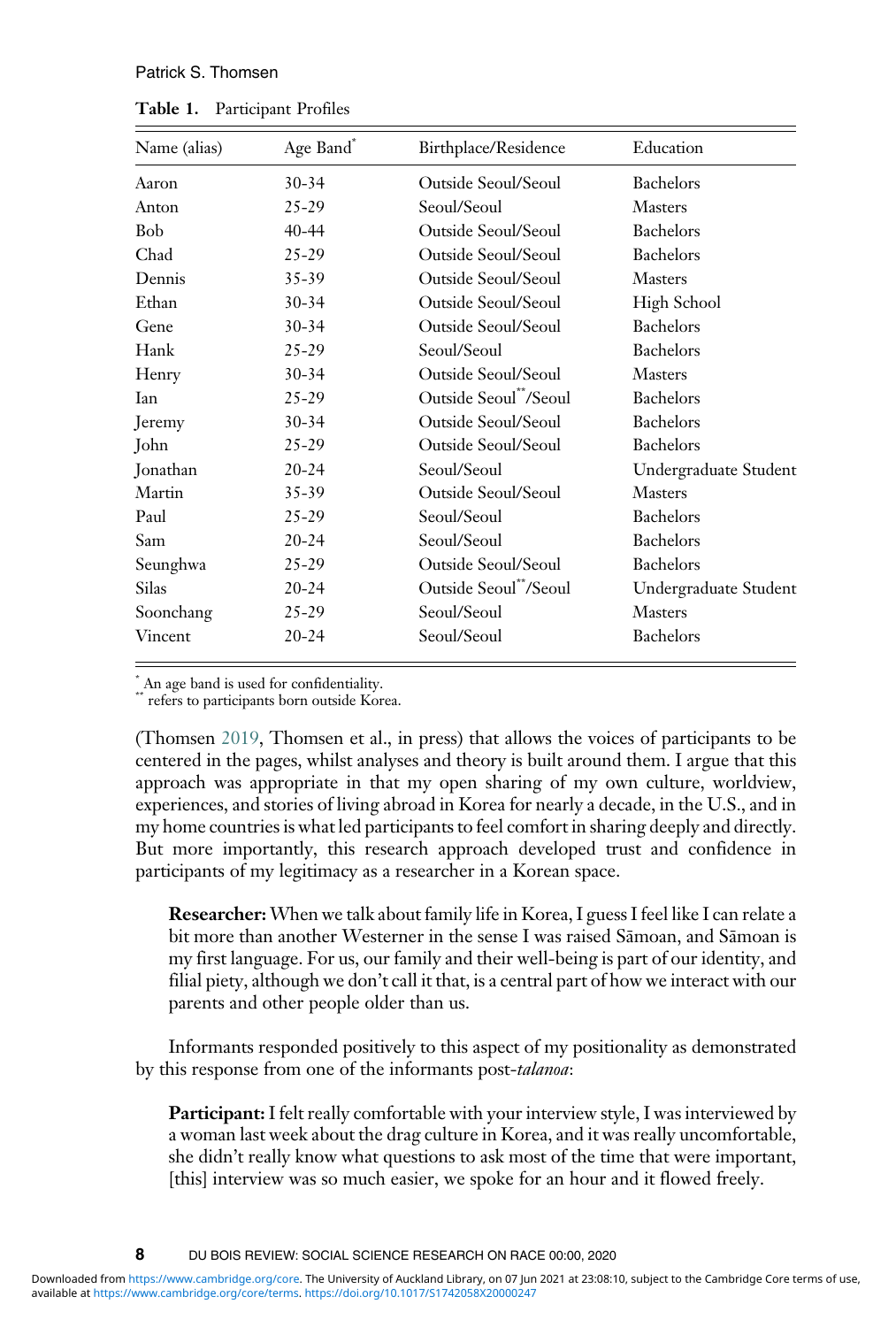There is no intention in the thematic *talanoa* to hide the impact my subjectivity had on subsequent discussions. Rather, what the thematic *talanoa* highlights, I believe, is how my racialized positionality as researcher led to extremely candid conversations around race and sexuality that I highly doubt would have been possible with a White Western researcher, as Whiteness often constituted the subject of the conversation. PRM highlights the agency and mana of participants (Fa'avae et al., [2016](#page-15-17); Naepi [2019;](#page-16-18) Thomsen [2019,](#page-17-7) in-press; Vaioleti [2006](#page-17-9), [2013](#page-17-10)). As such, a detailed ethnography on Korean queer worlds in my opinion should be carried out by Korean queer scholars. Therefore, the interpretations articulated here should not be taken as an attempt at constructing a definitive re-presentation. I only aspire for this article to present a complex understanding of racialized queer multiplicities generated through our intercultural research contact moments that may open further areas of investigation.

The thematic *talanoa* is broken into three themes: pervasiveness of White gay men in Seoul; reproducing/resisting race hierarchies in the construct of the foreigner; big dicks and potato queens: ameliorating racial deficits.

#### THEMATIC TALANOA

#### Pervasiveness of White Gay Men in Seoul

Seunghwa: White, but I'm not necessarily looking for White men. I also dated a half-Mexican, half-White guy.

Researcher: How do you usually meet them?

Seunghwa: Apps. Jack'd, Grindr, and Tinder.

Researcher: When you use these apps what are the common types of foreigners that you come across?

Seunghwa: White Americans usually. I think it's because there are many English teachers and students. When it comes to English teaching jobs, I know they prefer White instructors, that's why.

In this excerpt, Seunghwa details why they believe that White gay men are prominent in Seoul's gay spaces. In fact, all participants expressed that the most common type of foreigner they met in Seoul's gay scene was White. They also all explained that they had at least dated or had sex with a White gay man at some point in their dating life. All participants had a similar explanation to Seunghwa; they felt that there were more White men in Seoul because the demand for English teachers gave them a pathway into Korea's largest metropolis. Nagel's ([2003](#page-16-16)) concept of the ethnosexual frontier explains how particular erotic spaces that lie at the intersections of racial, ethnic, or national boundaries, are penetrated by individuals forging sexual links with ethnic Others across ethnic borders. Building on Nagel's concept of the ethnosexual frontier I also argue that Seunghwa's excerpt, supported by other participants, demonstrates how Seoul's ethnosexual frontier is also a digital one. Itaewon, Seoul's foreigner district, also boasts "homo hill" well-known for hosting one of Seoul's most vibrant gay bar scenes. Itaewon is where foreigners and Korean gay men regularly meet for drinking and socializing activities. Yet, all participants in this study were primarily using dating apps to meet men to organize sexual liaisons and dating—through apps like Grindr and Jack'd they had met

DU BOIS REVIEW: SOCIAL SCIENCE RESEARCH ON RACE 00:00, 2020 9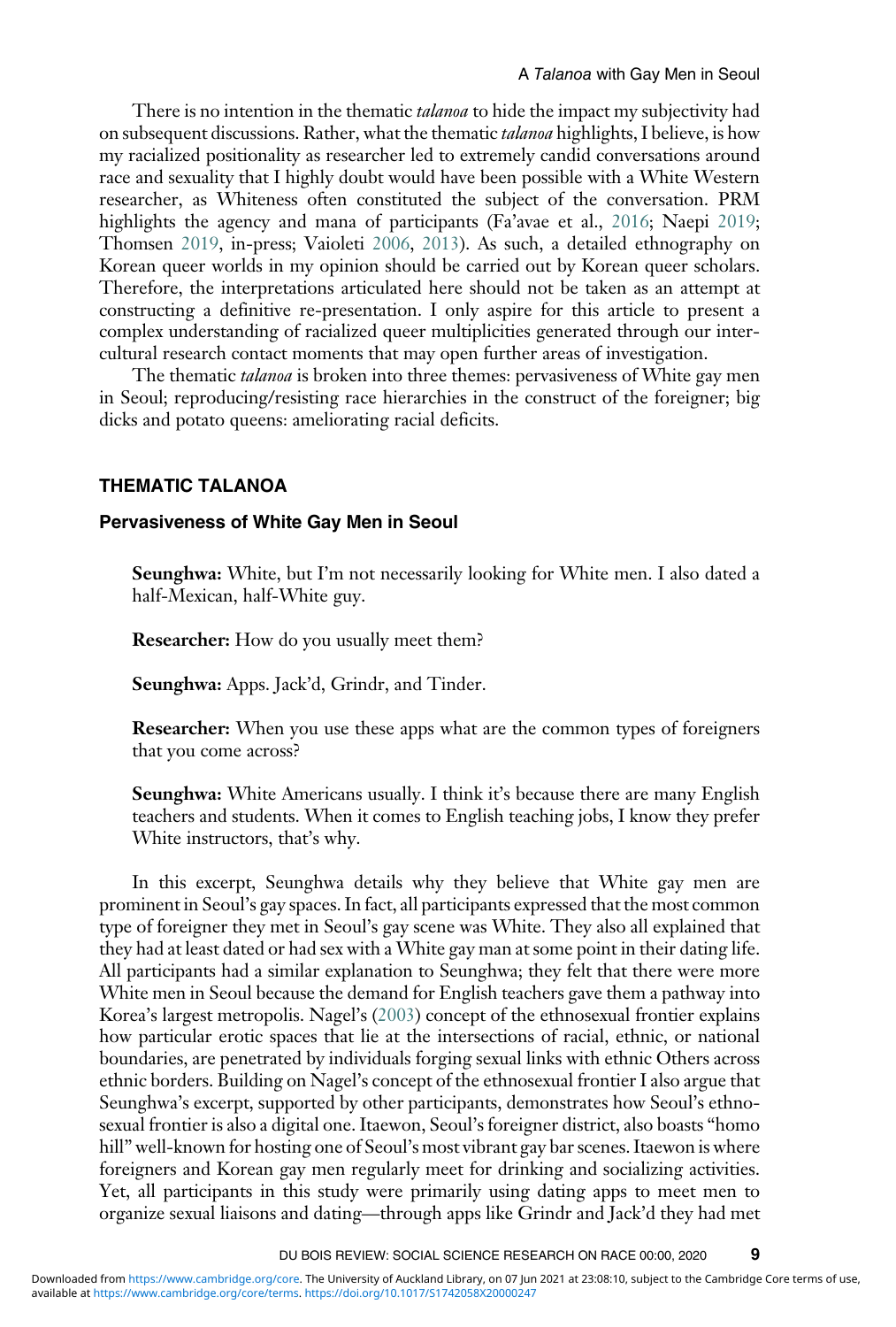#### Patrick S. Thomsen

their White sexual or dating partners. It appears then that it is the digital ethnosexual frontier that is facilitating intercultural contact between participants and foreign gay bodies. While Korean gay men in the past have used internet sites like Ivan Korea and Daum to facilitate gay socialization and dating (Cho [2020](#page-15-1)), these were predominantly used only by Korean men. Dating phone apps provided opportunities for foreign men to penetrate the ethnosexual frontier and facilitate intercultural queer contact and desire. Soonchang, another participant, had this to offer in our *talanoa* around the proliferation of White gay men in Seoul:

Soonchang: There are more White guys here than Black guys. Out of all the foreigners in Korea they're mostly White guys, even more than other Asians in Seoul. Southeast Asians are more like factory workers, so they don't live in Seoul. They live in rural areas. But for me it's not about that. It's whether they can hold a conversation. I can hook up with any guy. When it comes to dates, their ability to hold a conversation with me, anything we can talk about—if we don't have anything in common with each other, we can't go on dates with each other. I don't think I have a special thing for White guys, but I date White guys.

Interest convergence theory explains how within racial hierarchies the interests of subjugated racial groups are only acted upon favorably when these interests converge with those of the more powerful (Delgado and Stefancic, [2017](#page-15-4)). I argue that the pronounced presence of White English teachers in the Seoul gay scene, according to informants, is related to an inverted transnational interest convergence, where the interests of two dominant groups across borders collude to reinforce racializing processes endemic to their own societies. In order to qualify for an English teaching visa (E2) in South Korea you must hold a bachelor's degree and citizenship from one of the "big seven"—the United States, the United Kingdom, Ireland, Australia, New Zealand, Canada, or South Africa (Thomsen [2018](#page-17-2)). In the United States, as an example, there are simply far more White college graduates than Non-Asian People of Color.

According to the U.S. Department of Education [\(2017\)](#page-17-14), in the 2014–15 school year, the number of bachelor's degrees awarded to White students in the U.S. was 1,210,523, whilst during the same time, 192,725 were awarded to Black students. For Black students this number represented a sizable statistical increase of 41% from ten years prior. Moreover, Black students in the U.S. are less likely than White students to complete college (Shapiro et al., [2017\)](#page-16-24). This suggests that the number of White graduates in comparison to Black graduates forms a much larger White pool from which South Korea's English teacher demand can draw. In this way, America literally produces more White graduates able to activate their citizenship to make use of immigration pathways like the E2 Visa to teach English in Korea. More research needs to be undertaken in this space, however, the idea that there are simply more White graduates to choose from is supported by Wagner and Van Volkenberg [\(2011\)](#page-17-5) who assert that most native-speaking English teachers in South Korea are White.

By claiming that White men are just more likely to be in Seoul in contrast to Southeast Asians who, Soonchang explains, are likely to be factory workers, their narrative supports the findings advanced by Dong-hoon Seol ([2012](#page-16-12)) that Korea's foreigner community is racially-hierarchized. Soonchang constitutes the White foreigner as designated by the Korean state, by view of profession, as part of the urban middle class. What is also significant about this is that it structurally mediates opportunities for developing intercultural queer desires, whereby according to Soonchang, dating White guys as the proxy for foreigners happens simply because there are more of them in Seoul. This is of course likely to be more complex, but at the very least, this

<sup>10</sup> DU BOIS REVIEW: SOCIAL SCIENCE RESEARCH ON RACE 00:00, 2020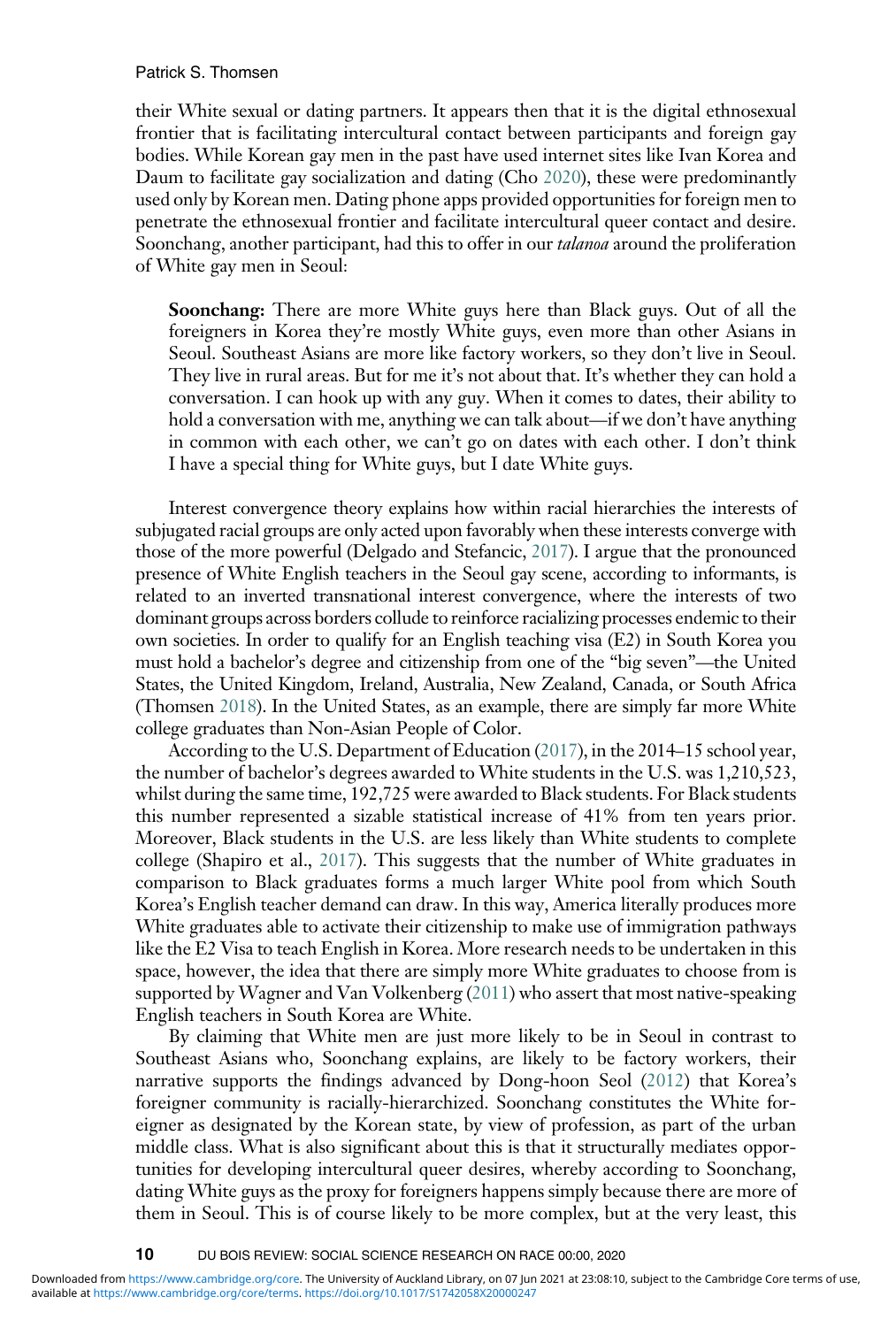shows that special immigration pathways for English teachers from places like the United States directly impact the nature of who can participate in Seoul's queer ethnosexual frontier.

Left out of this space are gay men from Southeast Asia and South Asia who, according to Statistics Korea [\(2017\)](#page-16-25), along with ethnic Korean Chinese migrants make up the bulk of Korea's foreigner population. Thus, the elevated presence of White gay men according to participant perspectives demonstrates the power of Whiteness to structure foreigner and queer cross-cultural spaces in Korea. These men, who are factory workers according to Soonchang, are made invisible through their deployment by the Korean state as labor migrants dispersed in industrial and rural areas. I conclude that we are witnessing twin racial processes that take place in different locations (Korea and the United States) converging in the narratives of participants. Racialization in the U.S. provides the supply of English teachers for a neoliberal driven Korean state, which institutes an immigration system that racializes its foreigner population spatially. The result is that access to the ethnosexual queer frontier in Seoul is left predominantly to Westerners and White gay men to negotiate with many of the participants.

#### Reproducing/Resisting Race Hierarchies in the Construct of the Foreigner

Martin: One of my gay friends from Malaysia, he loves Korea, but he has had many bad experiences with Korean gay guys—racist experiences. It makes me feel awful. In Korea there are ranks related to race. Koreans come first, second would be Japanese, third are White Westerners or Taiwanese, and after that all colored people are the same. In my experience that is how people think. It's not just gay people, it's across the board. If you're a Korean parent, it goes, Korean, Japanese, White Westerner, maybe Chinese is OK. Except that, they don't like anyone else.

Martin's comments highlight the way in which common forms of racism within the gay community in Korea were seen by most participants as a direct reflection of societalwide racialization processes. This is an important insight, as Peter A. Jackson ([2009](#page-15-0)) and others have argued convincingly, that queer subjectivities also emerge through specifically local forces in Asia. In the Korean case, I argue that pre-existing racial hierarchies have also helped to render visible queer Korean experiences. Martin connects this to heteronormative constructs which tie racialized preferences in marriage partners to Korean ethnonationalist racial hierarchies. This interpretation is supported by literature that stories how Korean parents, in lieu of Korean spouses, preferred that their sons married women from countries who demonstrated the ability to easily assimilate into Korean life both culturally and aesthetically (Kim [2011\)](#page-16-9). Within this framework, however, White gay men were still given a special category in Martin's interpretation. They were included as an acceptable other. Korean scholarship on globalization suggests this is because of the proximity of Whiteness to global power. However, other work shows that the desire for White skin is also historical and locally tied to class. "In Korea, people who have White skin have long been told that they look noble. In the upper class of the Goryeo dynasty (918–1392), children washed their faces with peach flower water to make their skin clean, White, and transparent" (Li et al., [2008](#page-16-26), p. 445). This suggests that local colorism processes may also be at play.

When I spoke with Gene about their experiences of dating with foreigners, Gene took an accusatory tone toward the racially inflected dating patterns of Korean gay men. Gene was a graduate student studying in the United States when we met. They came from a supportive family and loved hanging out with foreigner friends. Although critical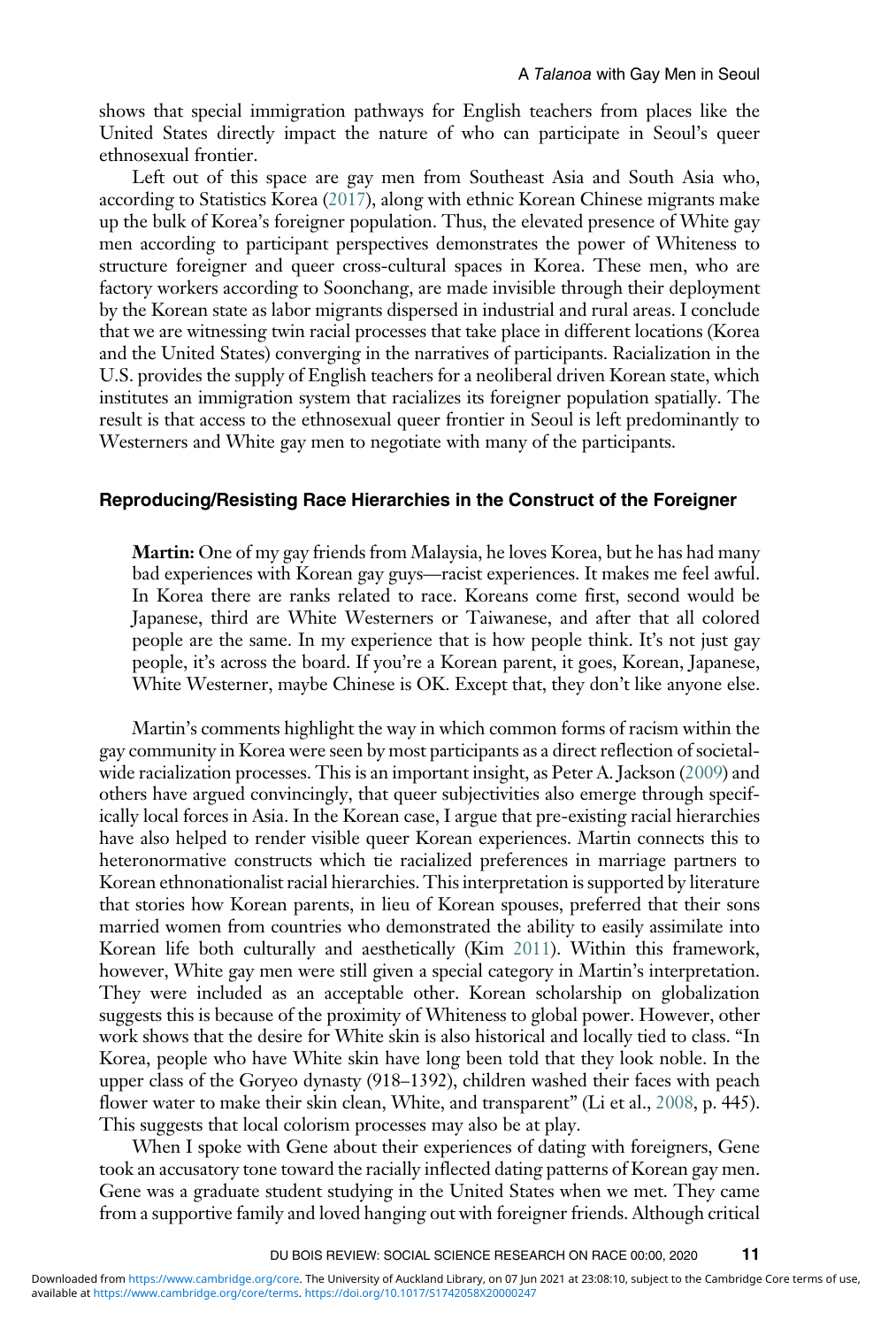of this practice, Gene was still a participant, co-opted into this scheme of racial hierarchy, offering this toward the end of our talanoa:

Gene: In Korea, gay society is really small, especially in Itaewon. We all know each other. I can know who they are, or who their ex-boyfriend is. So, bad rumors can follow you. I've met a lot of exchange students and they're kind of like playboys, you know? They're here for a short time and have fun, then leave. Especially White, as they are popular here in Korea, so they are very rude and not polite.

Researcher: Do you believe that White gay men are treated better in Korean society?

Gene: Yes, I found Korean society very racist because we prefer White people. I have a Filipino-American friend and he was rejected as a native speaker teacher in Korea because of his ethnicity.

Gene's narrative highlights how the process of racialization in the gay community is something that all informants were cognizant and critical of to certain degrees. Gene, however, never sought distance from the practice. In acknowledging a racial preference in dating, it highlighted their role in the racialization process that presents a type of complicity in its reproduction. Much like Kang [\(2017\)](#page-15-5) advances, desirability of partners is mediated through social categories and hierarchies. If racial hierarchies position White gay men at the apex of the foreign community, and postulate a proximity to power and cosmopolitan identity, then Gene's narrative acknowledgement is important. It demonstrates how racialization can work insidiously to co-opt even racialized queer subjects who try to resist this framing.

A theoretical intervention I find useful here is the concept that Kang ([2017](#page-15-5)) articulates in the Thai setting, where desiring Whiteness is not tied to Caucasian bodies, rather to "White Asians" who represent a type of gaypergamy (upward gay social mobility through interracial partnering) and Asian modernity. Literature reviewed on race in Korea points to the neoliberal production of Whiteness as an affect, through which cosmopolitan-minded Koreans continue to position themselves. However, Martin's excerpt complicates this idea. Martin argues that East Asians are more desirable for Korean families for their ability to blend into the Korean nation. Thus, the desire for other East Asians is likely both a desire for sameness and a connection to an association with White skin that locally has been tied to class and nobility. This likely impacts what Baudinette ([2016\)](#page-14-5) identified in Japan, where Korean men in their study preferred to date Japanese men, and speaks to Kang's [\(2017\)](#page-15-5) gaypergamy findings in Thailand. An important distinction from Korea, though, is how foreigners are expected not to disrupt notions of Korean national identity (Hundt et al., [2019](#page-15-8)). In other words, foreigners are not meant to threaten ethnonationalist constructs and the *Sunhyol* narrative when they marry into the Korean nation. As Martin demonstrates here, Whiteness, however, is an acceptable alternative. This acceptance is derived in benefit to the nation and state due to its proximity to power in the global context. However it is also connected to local contexts of desire that are tied to class, nobility, and nationalism.

#### Big Dicks and Potato Queens: Ameliorating Racial Deficits

Soonchang: I prefer handsome, hung, preferably taller than me, brain is definitely a plus, not only face is important for me. You should be smart, so if you're not smart,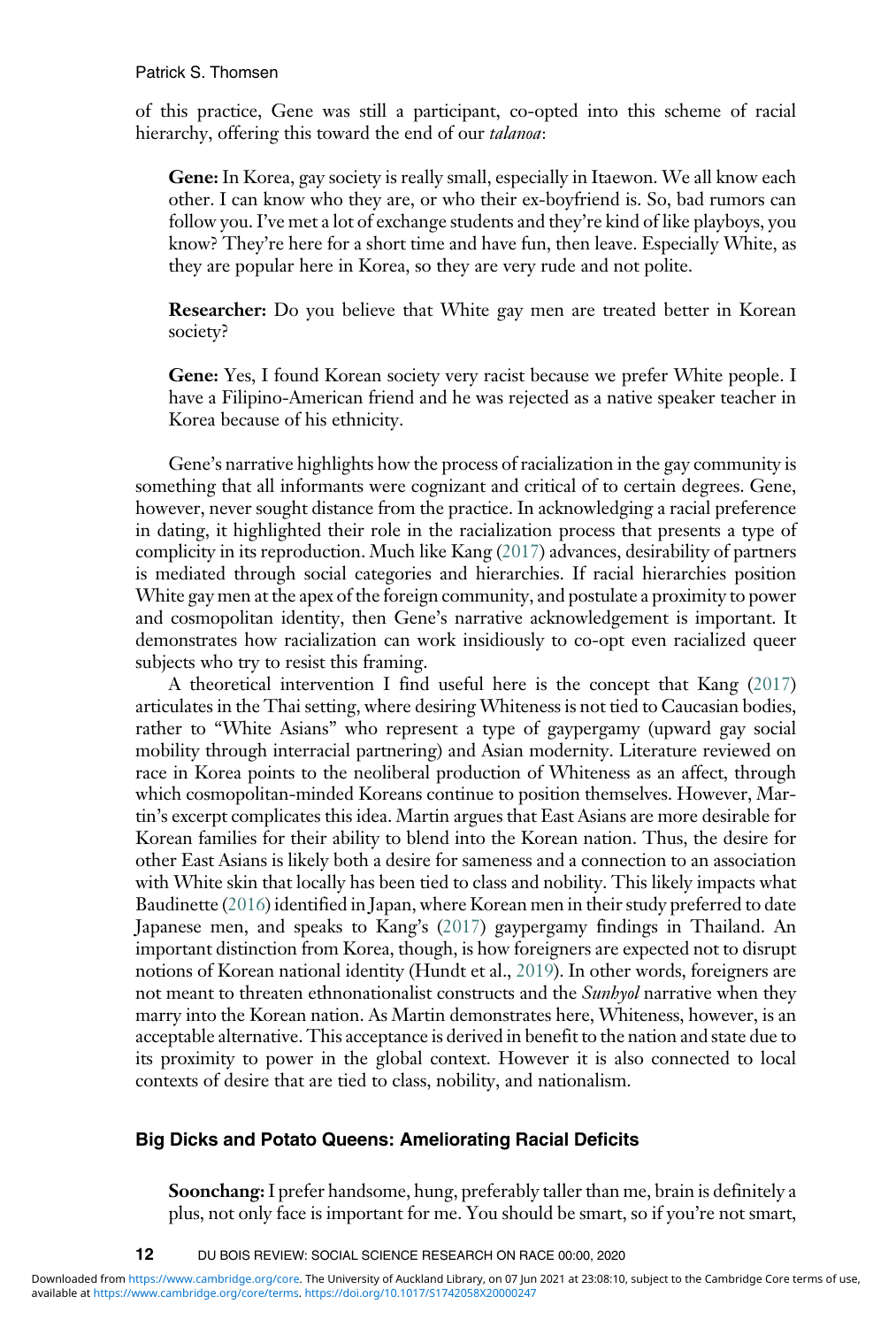at least have a big dick. Redeeming qualities, (joking) I have a scorecard to check you off against, if you don't have this you should have that at least. [Laughing] Yeah, race [long pause] I had one fling with a Black guy when I was 21. He was really kind. I was younger and he was really good looking, taller, hung, really good in bed, and he was kind to me.

Researcher: So, did you have any preconceived stereotype of Black guys before you dated him, like had you heard the trope about Black guys being more hung for example?

Soonchang: Of course, I had heard a lot of stereotypes.

Researcher: What are other stereotypes you have heard?

Soonchang: Like I said before, White guys have BO (body odor), I have a good sample size, honey. I lived in Australia and I fucked a truckload of White people. In my sampling that stereotype is true, and yeah Black guys in general, I think they do have big dicks, comparatively. I know because I sucked them and I know it. I think the dick size, the genitalia. Asian guys in general do have smaller dicks. I'm not joking, it's more like an observational fact now. I can tell you that I've passed the sample size of thirty, yeah the central theorem and all that shit. There's a term, a potato queen, and for me I asked myself if I'm a potato queen, and I've definitely dated more White guys than any other race. I don't want to be one, but I made peace with it. I am, in a way.

In this very candid exchange with Soonchang, many stereotypical images of the racial other in the gay community in Western countries like the United States are put on prominent display. In particular, the characterizations of Black men with large genitalia and Asian men with smaller penises recall images identified in previous studies by Chosuk Han ([2007](#page-15-7), [2008a,](#page-15-21) [2008b](#page-15-22)), Niels Teunis [\(2007\)](#page-17-15), Glenn T. Tsunokai and colleagues ([2014](#page-17-16)) among others. These studies identify harmful racial stereotypes as part of the discursive elements in which non-White gay men are constituted within the gay community in the United States. To see them so prominently on display in Seoul through Soonchang's narrative as well as those of other participants suggests that there is a link between the two communities' discursive practices. Soonchang connected this to their experiences of living abroad. What is also important to note is that the term 'potato queen' or gay Asian men who have a preference/fetish for White men, works as a binary opposite for the term 'rice queen' or men who have a preference/fetish for Asian men (Kang [2017](#page-15-5)). In contrast though, there is no binary term for an Asian gay man who fetishizes Black men or men of color.

However, much like Soonchang explained in an earlier exchange, race was just one piece of the attractiveness puzzle. When it came to the issue of racialized foreigners/ others, hypermasculinity could help to ameliorate a racial deficit related to racial coding. In other words, possessing a muscular body with low body-fat, being tall, conventionally handsome, and strong allowed racialized others to move from outside the realm of exclusion to inside the sphere of attractiveness. Voon Chin Phua ([2007\)](#page-16-27) also found this in their study on the dating experiences of Asian American gay men. This was best explained by Martin when we talked about racialization in our talanoa. Previously, Martin had laid out their racial preferences for dating in Korea. In their view it went Koreans first, East Asians second, with Whites being acceptable and the rest disqualified.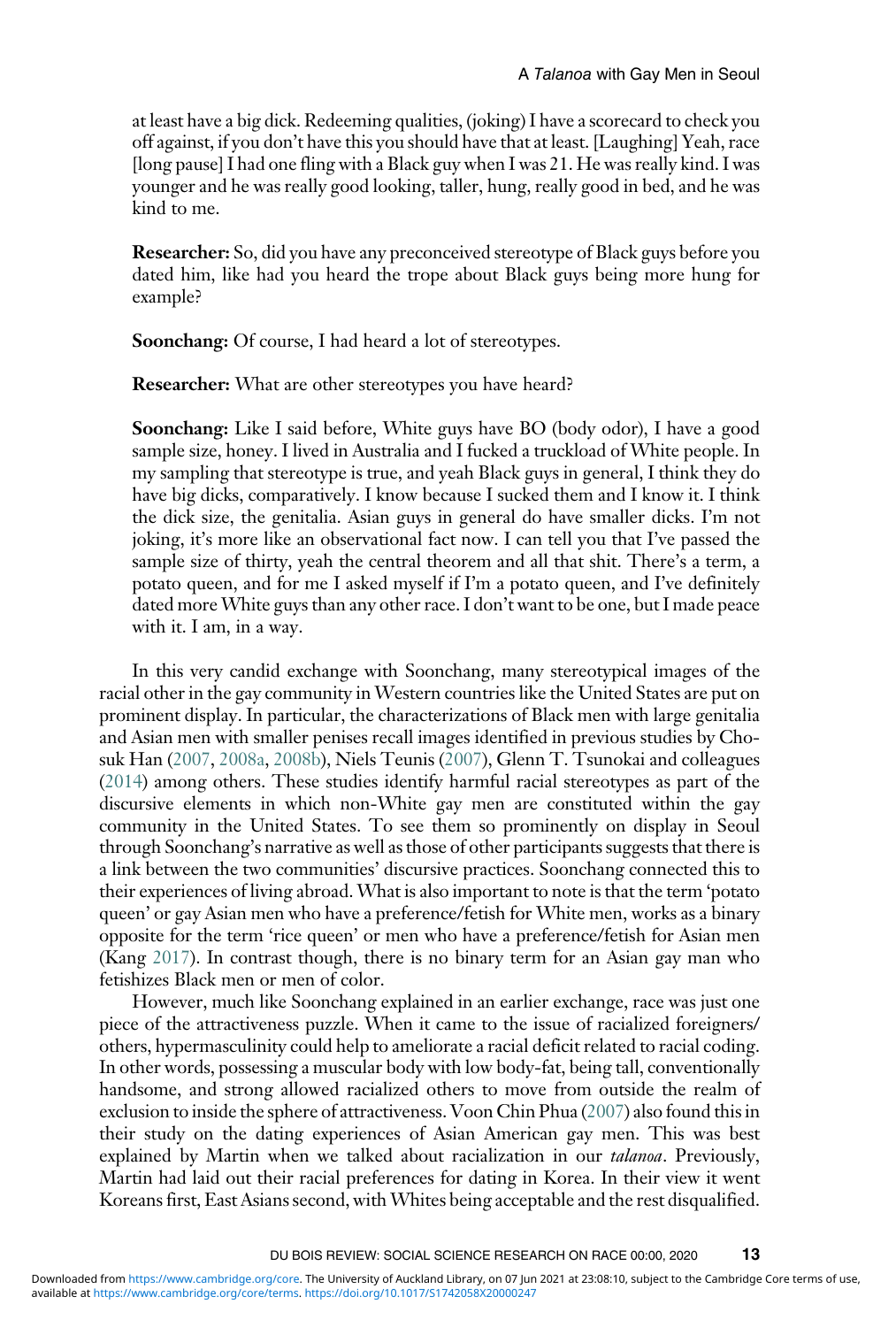#### Patrick S. Thomsen

However, if someone were able to embody physical characteristics that were desirable, for Black men—hypermasculinized, well-endowed—they could overcome this racial deficit.

Researcher: In terms of body types, the Korean gay community is similar to a lot of places, I hear? Tall, muscular hunks are popular too.

Martin: Yes, those are the major groups, then the second group is the bear group, it's quite big in Korea. Korean gay culture is affected in part by Japanese culture. In Japan bears are really popular so we have that, too. That's second rank, the third ranking is twink type, KPOP performers. First, well hung and built, and in terms of racial preference it's the same as what is in Korean culture as a whole. […] If you have the body type someone likes, hunk, muscular, or if someone likes bears, then race and all that sort of thing doesn't matter.

Ultimately what this demonstrates is the unstable nature of racial categories when they encounter other axes of power. In this case hypermasculinity, and characteristics associated with strength, health, vitality, etc., erase the parameters of a racialized wall. In their study of Japanese gay men, Jonathan D. Mackintosh [\(2010](#page-16-4)) argues that hypermasculinity was inscribed on the bodies of White men following the occupation of Japan in the postwar period. Eventually, Japanese men came to take on White men's desirability/ masculinity through what they call eugenic imaginations—meaning, modifying bodies to reflect or mimic the qualities of hypermasculinity that precipitate queer desire. Among participants in Seoul, there was an understanding that hypermasculinity or other desirable bodies (bears in Japan) could be mapped onto any ethnic or racialized body. Therefore, hypermasculinity can manufacture an aesthetic in this case, seen as more desirable than congruence with racial hierarchies. This, again, demonstrates the mutability of racial categories in the production of queer desire.

#### **CONCLUSION**

This article has attempted to illuminate the complexities of transnational interest convergence and how it is refracted through the lens of race, narrated by Korean gay men through this brief thematic *talanoa*. I have argued that although queer Asia complicates the unsustainable globalization binary between the passive, receptive Korea/local and the hegemonic queer trendsetter of the West/global, the Korea example demonstrates the persistent power of Whiteness as a referential propelled by its inherent construction as part of neoliberal forces. This symbolizes Korea's international competitiveness providing access to global power and influence. As such, racialized hierarchies that exist locally are reinforced by the global in certain moments, resisted in others, but ultimately mark out the global as a mediating variable to Korean queer experiences.

Participants in this study demonstrated that in the Seoul gay community, the most common foreigners they encountered were, in fact, White English teachers. There is a spatial element related to racial and social class, in that participants understood this as a product of how Korea's immigration system imbricated foreigners from divergent nations for different instrumental purposes. English teachers from wealthy, Western, and White (3 Ws) countries often were embedded in urban areas like Seoul, whilst the most populous of foreign populations in South Korea (ethnic Korean, Chinese, Thai, Filipino, and other Southeast and Central Asian groups) were dispersed to the rural and industrial areas as manual laborers and brides for rural men. These social narratives

14 DU BOIS REVIEW: SOCIAL SCIENCE RESEARCH ON RACE 00:00, 2020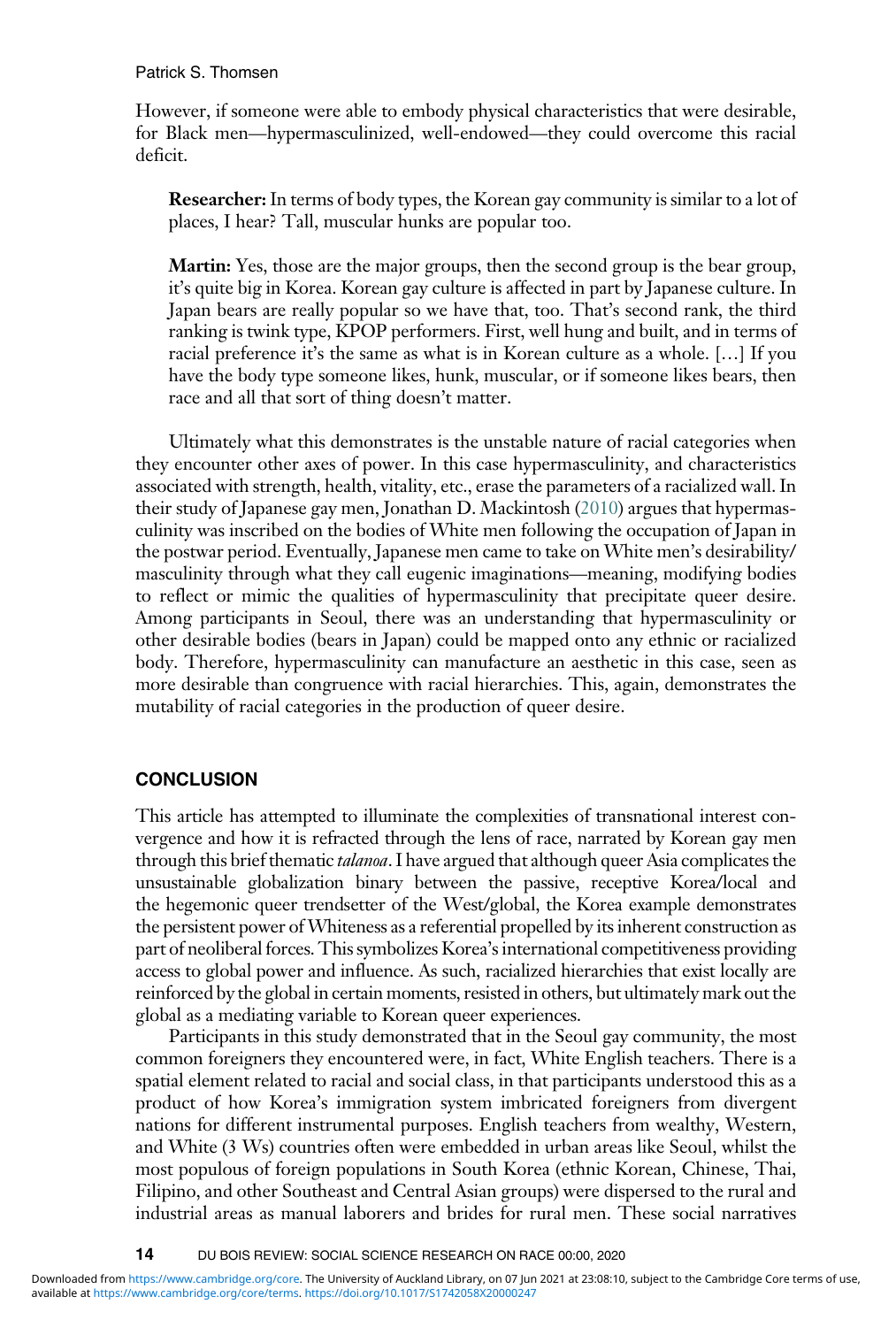which are a product of wider societal processes tied to nationalism, capitalism, neoliberalism, and colorism, were all made intelligible by participants through the telling of their own stories as gay men in Seoul.

This story has been positioned on the edges of queer globalization, Korean studies, critical race theory, and Pacific studies. In doing so, I have demonstrated the potentiality of cross-cultural contact moments as a site for knowledge generation. This paper's contribution has been both empirical and methodological. Empirically, it has helped to render further, in specific ways, the contours and uniqueness of Korean gay men's experiences and subjecthood at the intersections of sexuality and race. More scholarship, both qualitative and quantitative, will need to be conducted to deepen the rendering of this space and to capture further the uniqueness of how Korean queer experiences are mediated by the race lens. The use of Pacific Research Methodologies such as talanoa dialogue and the  $v\bar{a}$  in a Korean studies setting, I argue, also deepens the realm of hybrid methodological possibilities for Pacific studies scholars and opens up space for more meaningful research engagement between the Pacific and Asia in the future.

Corresponding author: Patrick S. Thomsen, Fale Pasifika Office Building, 20-26 Wynyard Street, Auckland (CBD), Private Bag 92019, Auckland (1142), New Zealand. E-mail: [patrick.thomsen@auck](mailto:patrick.thomsen@auckland.ac.nz)[land.ac.nz](mailto:patrick.thomsen@auckland.ac.nz)

#### <span id="page-14-2"></span>**NOTES**

1. I use the Revised Romanization version of Korean transliteration which was adopted officially by the South Korean government in 2000. This differs from the McCune-Reishauer system, which is more common in academic publications outside Korea. I choose to use the Revised Romanization system as it better reflects the way participants and I speak and pronounce Korean.

#### <span id="page-14-1"></span>**REFERENCES**

- Abelmann, Nancy, Sojin Park, and Hyunhee Kim (2013). On Their Own: Becoming Cosmopolitan Subjects Beyond College in South Korea. In Ann Anagnost, Andrea Arai, and Hai Ren (Eds.), Global Futures in East Asia Youth, Nation, and the New Economy in Uncertain Times (Contemporary Issues in Asia and the Pacific), pp. 100–126. Stanford CA: Stanford University Press.
- <span id="page-14-9"></span>Ahn, Ji-Hyun (2013). Global Migration and the Racial Project in Transition: Institutionalizing Racial Difference through the Discourse of Multiculturalism in South Korea. *Journal of* Multicultural Discourses, 8(1): 29–47.
- <span id="page-14-10"></span><span id="page-14-0"></span>Ahn, Ji-Hyun (2015). Desiring Biracial Whites: Cultural Consumption of White Mixed-race Celebrities in South Korean Popular Media. Media, Culture & Society, 37(4): 433-447.
- <span id="page-14-8"></span>Altman, Dennis (1997). Global Gaze/Global Gays. GLQ: A Journal of Lesbian and Gay Studies, 3(4): 417–436.
- <span id="page-14-5"></span>Bae, Hwa-ok, Hyekyung Choo, and Chae Young Lim (2019). Bullying Experience of Racial and Ethnic Minority Youth in South Korea. The Journal of Early Adolescence, 39(4): 561–575.
- <span id="page-14-4"></span>Baudinette, Thomas (2016). Ethnosexual Frontiers in Queer Tokyo: The Production of Racialised Desire in Japan. *Japan Forum*, 28(4): 465-485.
- <span id="page-14-3"></span>Bell, Derrick, A., Jr. (1980). *Brown v. Board of Education* and the Interest-convergence Dilemma. Harvard Law Review, 93(3): 518–533.
- <span id="page-14-6"></span>Boellstorff, Tom (2005). The Gay Archipelago: Sexuality and Nation in Indonesia. Princeton, NJ: Princeton University Press.
- <span id="page-14-11"></span>Bong, Youngshik (2008). The Gay Rights Movement in Democratizing Korea. Korean Studies, 32: 86–103.
- <span id="page-14-7"></span>Bryman, Alan (2016). Social Research Methods. Oxford, UK: Oxford University Press.
- Cho, Byunhee and Aeron Sohn (2016). How Do Sexual Identity and Coming Out Affect Stress, Depression, and Suicidal Ideation and Attempts among Men who have Sex with Men in South Korea? Osong Public Health and Research Perspectives, 7(5): 281–288.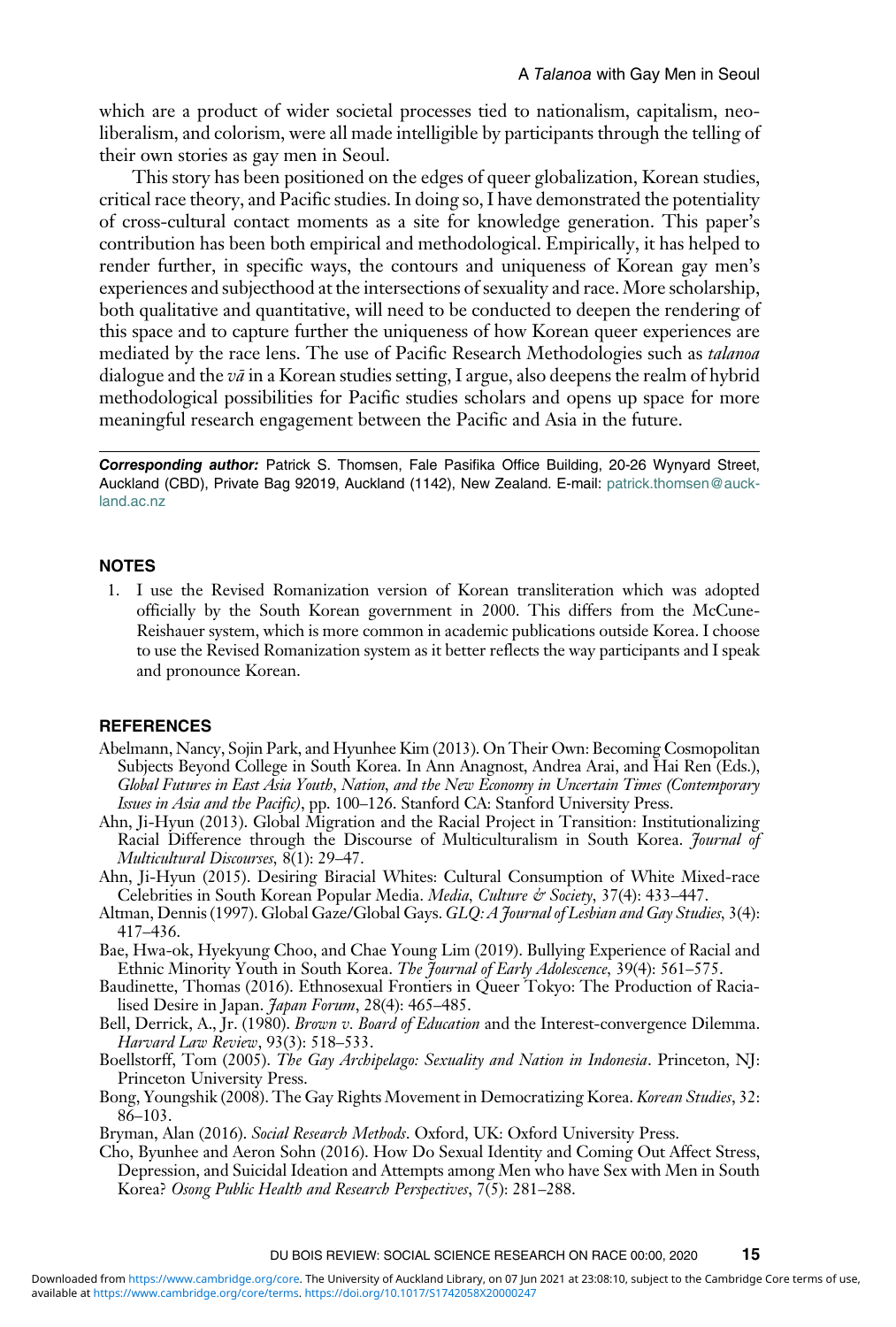- <span id="page-15-1"></span>Cho, John (Song Pae) (2020). The Three Faces of South Korea's Male Homosexuality: Pogal, Iban, and Neoliberal Gay. In Todd Henry (Ed.), Queer Korea, pp. 263–294. Durham, NC: Duke University Press.
- <span id="page-15-14"></span>Choi, Jung‐ah (2006). Doing Poststructural Ethnography in the Life History of Dropouts in South Korea: Methodological Ruminations on Subjectivity, Positionality and Reflexivity. International Journal of Qualitative Studies in Education, 19(4): 435–453.
- <span id="page-15-18"></span>Choi, Sang-Chin, and Kibum Kim (2003). A Conceptual Exploration of the Korean Self in Comparison with the Western Self. In Kuo-Shu Yang, Kwang-Kuo Hwang, Paul Pederson, and Ikuo Daibo (Eds.), Progress in Asian Social Psychology: Conceptual and Empirical Contributions, pp. 29–42. Westport, CT: Greenwood Publishing.
- <span id="page-15-4"></span>Delgado, Richard, and Jean Stefancic (2017). Critical Race Theory: An Introduction. Vol. 20. New York: NYU Press.
- <span id="page-15-3"></span>D'Emilio, John (1983). Capitalism and Gay Identity. In Karen V. Hansen and Anita Ilta Garey (Eds). Families in the US: Kinship and Domestic Politics, pp. 131–41. Philadelphia, PA: Templeton University Press.
- <span id="page-15-20"></span>Eng, David, L., Judith Halberstam, and Esteban Muñoz (2005). What's Queer About Queer Studies Now? Social Text, 23(3-4): 1-17.
- <span id="page-15-17"></span>Fa'avae, David, Alison Jones and, Linitā Manu'atu (2016). Talanoa'i 'A e Talanoa—Talking about Talanoa: Some Dilemmas of a Novice Researcher. AlterNative: An International Journal of Indigenous Peoples, 12(2): 138–150.
- <span id="page-15-16"></span>Farrelly, Trisia, and Unaisi Nabobo-Baba (2014). Talanoa as Empathic Apprenticeship. Asia Pacific Viewpoint, 55(3): 319–330.
- <span id="page-15-6"></span>Goulde, John (1999). Tracing the Historical and Cultural Roots of Korean Ethno-Nationalism. Acta Koreana, (2): 23–45.
- <span id="page-15-7"></span>Han, Chong-suk (2007). They Don't Want to Cruise Your Type: Gay Men of Color and the Racial Politics of Exclusion. Social Identities, 13(1): 51–67.
- <span id="page-15-21"></span>Racial Politics of Exclusion. Social Identities, 13(1): 51–67.<br>Han, Chong-suk (2008a). Sexy Like a Girl and Horny Like a Boy: Contemporary Gay 'Western'<br>Narratives about Gay Asian Men. *Critical Sociology*, 34(6): 829–850. Narratives about Gay Asian Men. Critical Sociology, 34(6): 829-850.<br>Han, Chong-suk (2008b). No Fats, Femmes, or Asians: The Utility of Critical Race Theory in
- <span id="page-15-22"></span>Examining the Role of Gay Stock Stories in the Marginalization of Gay Asian Men. Contemporary Justice Review, 11(1): 11–22.
- Han, Kyung-Koo (2007). The Archaeology of the Ethnically Homogeneous Nation-state and Multiculturalism in Korea. Korea Journal, 47(4): 8-31.
- <span id="page-15-13"></span>Han,Woori (2018). Proud of myself as LGBTQ: The Seoul Pride Parade, Homonationalism, and Queer Developmental Citizenship. Korea Journal, 58(2): 27-57.
- <span id="page-15-15"></span>Hau'ofa, Epeli (1994). Our Sea of Islands. The Contemporary Pacific, 6(1): 148-161.
- <span id="page-15-2"></span>Henry, Todd (2020). Queer Korea: Toward a Field of Engagement. In Todd Henry (Ed.) Queer Korea, pp. 1-52. Durham, NC: Duke University Press.
- <span id="page-15-12"></span>Henry, Todd (2018). Queer/Korean Studies as Critique: A Provocation. Korea Journal, 58(2):  $5-26.$
- <span id="page-15-19"></span>Ho, Cho Geung (2018). The Self and the Ideal Human Being in Eastern and Western Philosophical Traditions: Two Types of 'Being a Valuable Person'. In Phillip Ivanhoe, Owen Flanagan, Victoria Harrison, Hagop Sarkissian, and Eric Schwitzgebel (Eds.), The Oneness Hypothesis: Beyond the Boundary of Self, pp. 234–268. New York: Columbia University Press.
- <span id="page-15-8"></span>Hundt, David, Jessica Walton, and Soo Jung Elisha Lee (2019). The Politics of Conditional Citizenship in South Korea: An Analysis of the Print Media. *Journal of Contemporary Asia*, 49(3): 434–451.
- <span id="page-15-0"></span>Jackson, Peter A. (2009). Capitalism and Global Queering: National Markets, Parallels among Sexual Cultures, and Multiple Queer Modernities. GLQ: A Journal of Lesbian and Gay Studies, 15 (3): 357–395.
- <span id="page-15-9"></span>Joo, Jaewon (2015). The Discursive Construction of Discrimination: The Representation of Migrants in the Korean Public Service Broadcasting News. Asian and Pacific Migration Journal, 24(2): 213–231.
- <span id="page-15-5"></span>Kang, Dredge Byung'chu (2017). Eastern Orientations: Thai Middle-class Gay Desire for 'White Asians'. Culture, Theory and Critique, 58(2): 182–208.
- <span id="page-15-10"></span>Kang, Soon‐Won (2010). Multicultural Education and the Rights to Education of Migrant Children in South Korea. Educational Review, 62(3): 287–300.
- <span id="page-15-11"></span>Kim, Andrew Eungi (2014). Global Migration and South Korea: Foreign Workers, Foreign Brides and the Making of a Multicultural Society. In Martin Bulmer, and John Solomos (Eds.) Migration: Policies, Practices, Activism, pp. 79-101. Abingdon, VA: Routledge.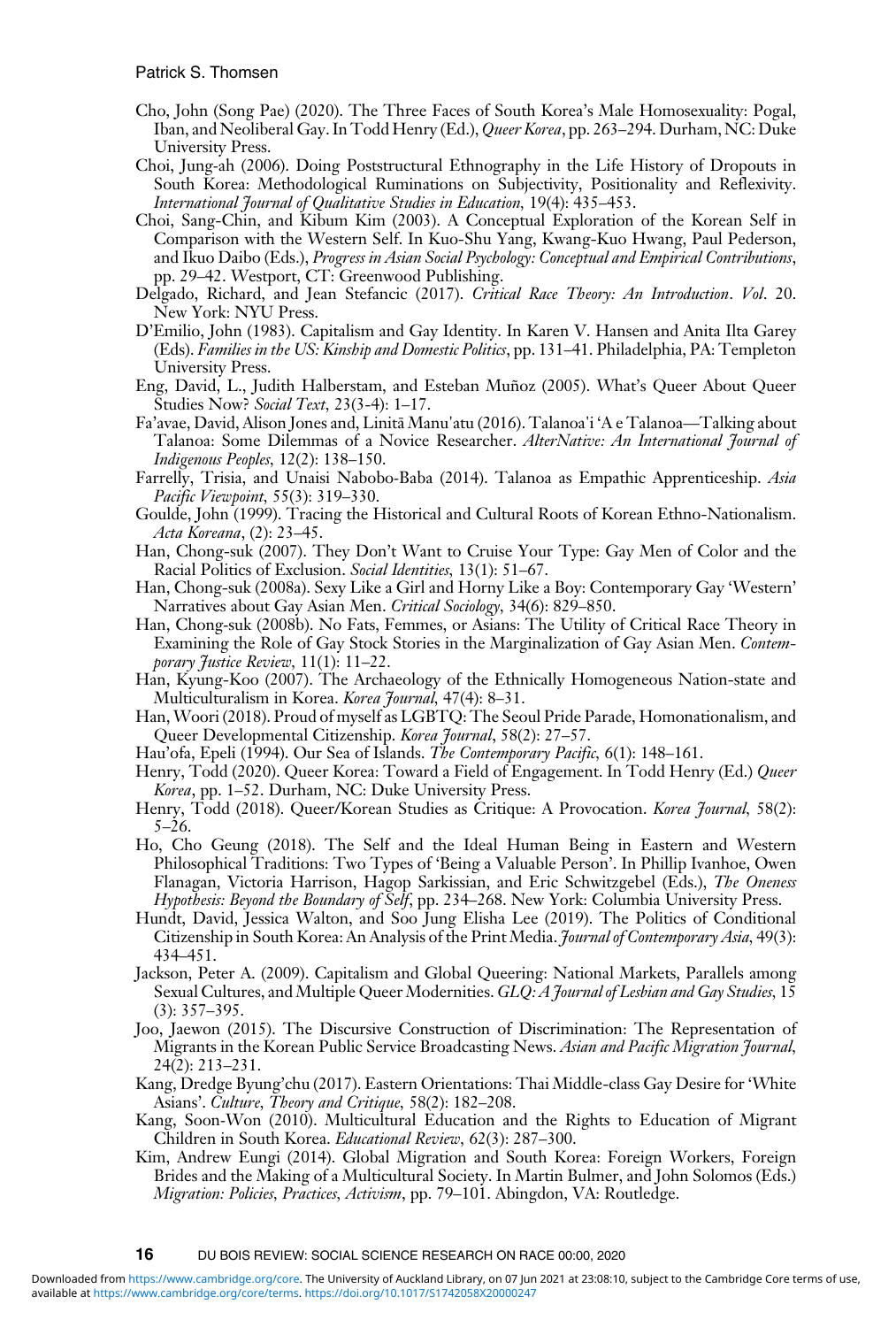- <span id="page-16-22"></span>Kim, Minju, and Susan Strauss (2018). Emergent Multiplicities of Self- and Other-Construction in Korean Workplace-based Television Dramas. Journal of Pragmatics, 137: 19–36.
- <span id="page-16-9"></span>Kim, Choong Soon (2011). Voices of Foreign Brides: The Roots and Development of Multiculturalism in Korea. Lanham, MD: AltaMira Press.
- <span id="page-16-5"></span>Kim, Jeongmin, and Sunghee Hong (2007). Queer Cultural Movements and Local Counterpublics of Sexuality: A Case of Seoul Queer Films and Videos Festival. Inter-Asia Cultural Studies, 8(4): 617–633.
- <span id="page-16-6"></span>Kim, Young-Gwan, and Sook-Ja Hahn (2006). Homosexuality in Ancient and Modern Korea. Culture, Health & Sexuality,  $8(1)$ : 59-65.
- <span id="page-16-7"></span>Lim, Hyun Sung, and Miriam McNown Johnson (2001). Korean Social Work Students' Attitudes Toward Homosexuals. Journal of Social Work Education, 37(3): 545-554.
- <span id="page-16-26"></span>Li, Eric P. H., Hyun Jeong Min, and Russell W. Belk (2008). Skin Lightening and Beauty in Four Asian Cultures. In Angela Y. Lee and Dilip Soman (Eds.), Advances in Consumer Research Volume 35, pp. 444–449. Duluth, MN: Association for Consumer Research.
- <span id="page-16-21"></span>Lilomaiava-Doktor, Sa'iliemanu (2009). Beyond 'Migration': Samoan Population Movement (Malaga) and the Geography of Social Space (Va). The Contemporary Pacific, 21(1): 1–32.

<span id="page-16-0"></span>Liu, Petrus (2015). Queer Marxism in Two Chinas. Durham, NC: Duke University Press.

- <span id="page-16-1"></span>Liu, Petrus, and Lisa Rofel (2010). Beyond the Strai(gh)ts: Transnationalism and Queer Chinese Politics. Positions: Asia Critique, 18(2): 281–289.
- <span id="page-16-13"></span>Lee, Incho (2011). Teaching How to Discriminate: Globalization, Prejudice, and Textbooks. Teacher Education Quarterly, 38(1): 47–63.
- <span id="page-16-4"></span>Mackintosh, Jonathan D. (2010). Homosexuality and Manliness in Postwar Japan. Abingdon, VA: Routledge.
- <span id="page-16-19"></span>Marcus, George E., and Michael M. J. Fischer (2014). Anthropology as Cultural Critique: An Experimental Moment in the Human Sciences. Chicago, IL: University of Chicago Press.
- <span id="page-16-18"></span>Naepi, Sereana (2019). Pacific Research Methodologies. Oxford Research Encyclopedia of Education. New York: Oxford University Press.
- <span id="page-16-16"></span>Nagel, Joane (2003). Race, Ethnicity, and Sexuality: Intimate Intersections, Forbidden Frontiers. New York: Oxford University Press.
- <span id="page-16-10"></span>Pai, Hyung Il (2000). Constructing "Korean" Origins: A Critical Review of Archaeology, Historiography, and Racial Myth in Korean State-formation Theories. Cambridge, MA: Harvard University Press.
- <span id="page-16-15"></span>Park, Jin-Kyu (2009). 'English fever' in South Korea: Its History and Symptoms. English Today, 25  $(1): 50.$
- <span id="page-16-14"></span>Park, Joseph Sung-Yul (2011). The Promise of English: Linguistic Capital and The Neoliberal Worker in the South Korean Job Market. International Journal of Bilingual Education and Bilingualism, 14(4): 443–455.
- <span id="page-16-11"></span>Park, Keumjae (2014). Foreigners or Multicultural Citizens?: Press Media's Construction of Immigrants in South Korea. Ethnic and Racial Studies, 37(9): 1565–1586.
- <span id="page-16-27"></span>Phua, Voon Chin (2007). Contesting and Maintaining Hegemonic Masculinities: Gay Asian American Men in Mate Selection. Sex Roles: A Journal of Research, 57(11-12): 909-918. <[https://](https://doi.org/10.1007/s11199-007-9318-x) [doi.org/10.1007/s11199-007-9318-x](https://doi.org/10.1007/s11199-007-9318-x)> (accessed October 1, 2020).
- <span id="page-16-20"></span>Refiti, Albert L. (2008). The Forked Centre: Duality & Privacy in Polynesian Spaces & Architecture. AlterNative: An International Journal of Indigenous Peoples, 4(1): 97-106.
- <span id="page-16-2"></span>Rofel, Lisa (2007). Desiring China: Experiments in Neoliberalism, Sexuality, and Public Culture. Durham, NC: Duke University Press.
- <span id="page-16-3"></span>Rofel, Lisa (2010). The Traffic in Money Boys. Positions: East Asia Cultures Critique, 18(2): 425–458.
- <span id="page-16-8"></span>Seo, Dongjin (2001). Mapping the Vicissitudes of Homosexual Identities in South Korea. *Journal* of Homosexuality, 40(3-4): 65–78.
- <span id="page-16-12"></span>Seol, Dong-Hoon (2012). The Citizenship of Foreign Workers in South Korea. Citizenship Studies, 16(1): 119–133.
- <span id="page-16-24"></span>Shapiro, Doug, Afet Dundar, Fay Huie, Phoebe Wakhungu, Xin Yuan, Angel Nathan, and Youngsik Hwang (2017, April). A National View of Student Attainment Rates by Race and Ethnicity – Fall 2010 Cohort (Signature Report No. 12b). Herndon, VA: National Student Clearinghouse Research Center.
- <span id="page-16-17"></span>Smith, Linda Tuhiwai (2012). Decolonizing Methodologies: Research and Indigenous Peoples (2nd Edition). Dunedin, NZ: Otago University Press.
- <span id="page-16-25"></span>Statistics Korea, (2017) 2017 Population and Housing Census. Seoul, Korea. [<http://kostat.go.kr/portal/](http://kostat.go.kr/portal/eng/pressReleases/1/index.board?bmode=readaSeq=370994) [eng/pressReleases/1/index.board?bmode=read&aSeq=370994>](http://kostat.go.kr/portal/eng/pressReleases/1/index.board?bmode=readaSeq=370994) (accessed October 1, 2020).
- <span id="page-16-23"></span>Strauss, Anselm L. (1987). *Qualitative Analysis for Social Scientists*. Cambridge UK: Cambridge University Press.